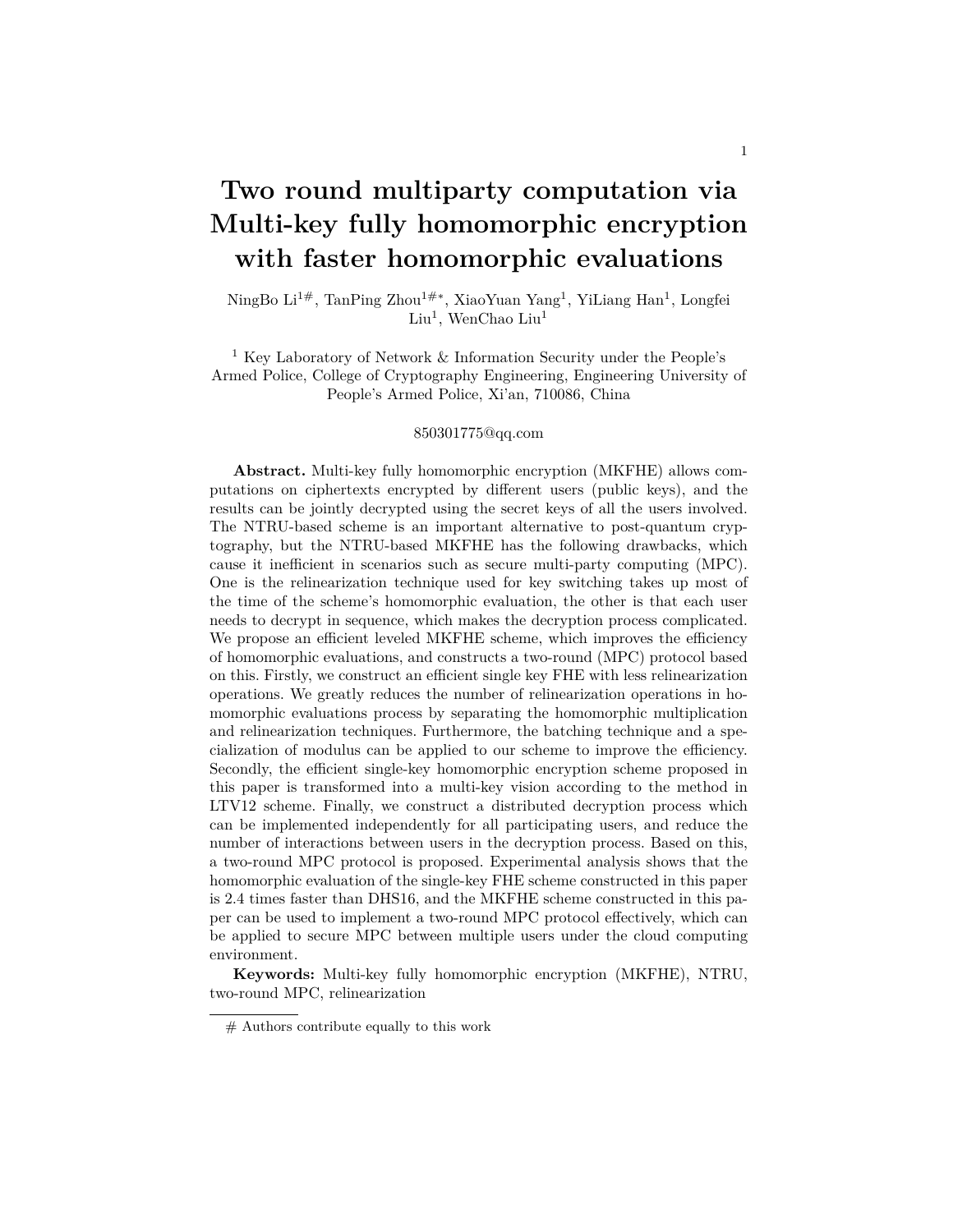# **1 Introduction**

People are increasingly inclined to store large amounts of data on powerful cloud servers and outsource the cumbersome and complicated data computing process to the cloud. Although the cloud facilitates the storage and computation of big data, it is also vulnerable to be attacked by illegal organizations and users [1], thus triggering a serious issue that cannot be ignored about how to protect users' individual privacy and data security?

Fully homomorphic encryption (FHE) [2] allows arbitrary computation on encrypted data without access to user's secret key, it has exchangeable properties for data encryption and computation, and can be used to protect the privacy and security processing of data in cloud computing environment.

Following the breakthrough blueprint [3] of FHE designed by Gentry in 2009, FHE has come a long way [4-9]. Traditional FHE is only suitable for scenarios where the computations of ciphertext involve a single user, since it requires all the input ciphertext to be encrypted under the same key. However, in many real-world scenarios, it is often necessary to perform computations on encrypted data corresponding to different users, while ensuring that the user's individual privacy is not exposed.

Multi-key fully homomorphic encryption (MKFHE) [10] allows computations on ciphertexts encrypted by different parties without trust, and the results can be jointly decrypted using the secret keys of all the users involved. Meanwhile, the process of computations on ciphertexts can be outsourced to the cloud offline, which avoid the interaction between the users, and can be applied to implement the secure multi-party computing (MPC) [11-14] of multi-users in the cloud computing environment.

Similar to traditional single-key FHE, the type of current MKFHE mainly include NTRU type, GSW type and BGV type.

In 2012, L'opez-Alt et al. first proposed the concept of MKFHE, and construct a MKFHE scheme [LTV12] based on a variant NTRU public key cryptosystem [15], which is a variant of the original NTRU scheme in [16]. Its security relies on two assumptions: the ring-learning with errors (RLWE) assumption and the decisional small polynomial ratio (DSPR) assumption. [17] improved the efficiency of [LTV12] by optimizing parameters, introducing a specialization of the ring structure and modulus. In PKC2017, Chongchitmate et al. proposed an NTRU-type MKFHE scheme [18], which can protect the circuit privacy. This scheme proposes a basic framework for constructing MKFHE with circuit privacy characteristics, and constructs a basic framework based on this. 3 rounds of on-the-fly MPC protocol.

Clear and McGoldrick [19] proposed the first GSW-type MKFHE scheme CM15 based on the learning with error (LWE) problem whose security can be reduced to the worst-case hardness of problems on ideal lattices. Mukherjee and Wichs [20] simplified [CM15] and gave a construction of MKFHE scheme MW16 based on LWE. [MW16] can be used to construct a simple 1-round threshold decryption protocol and a two-round MPC protocol. Both [19] and [20] need to determine the parties involved in homomorphic computation in advance and

2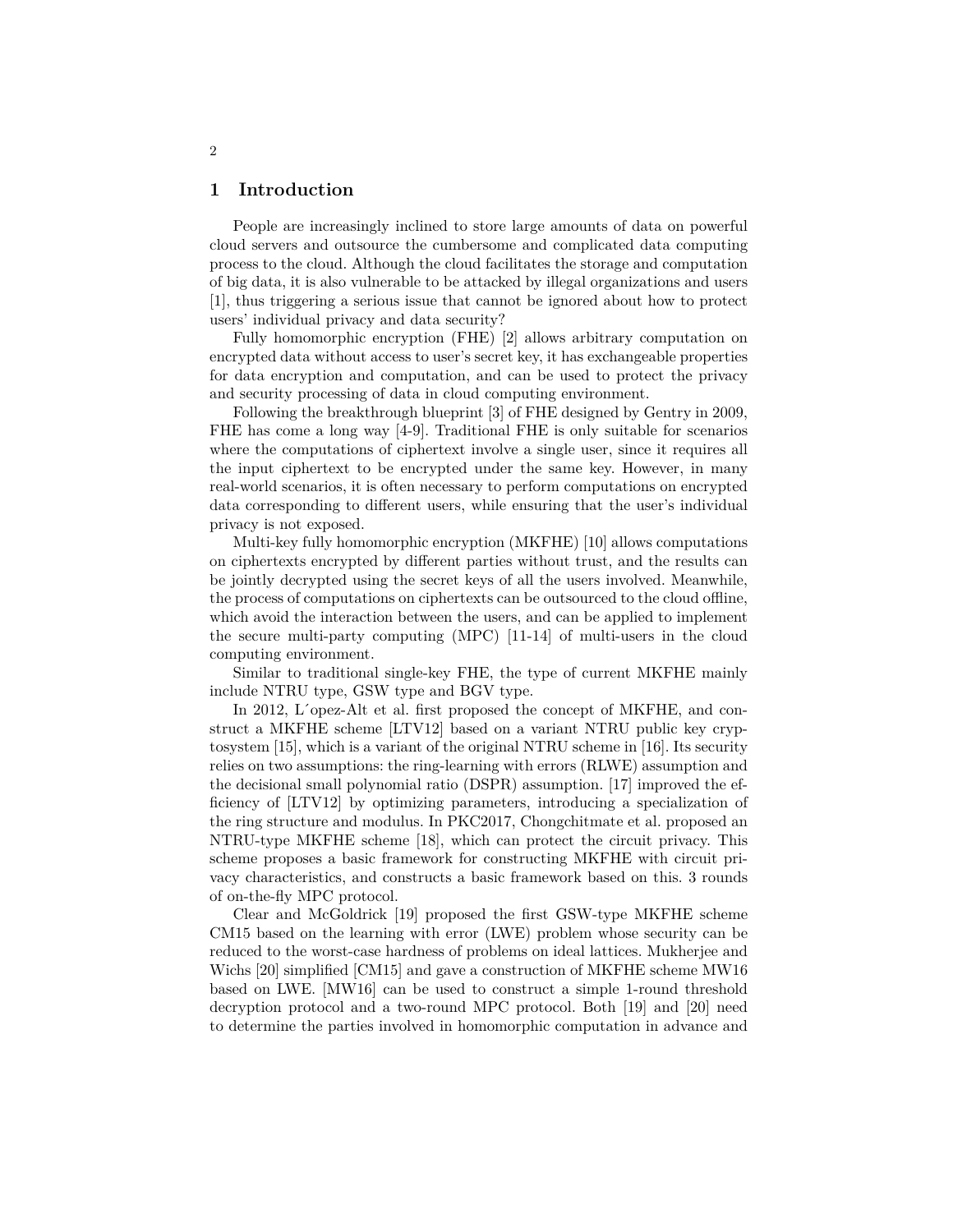any new party cannot be allowed to join in during the homomorphic computation. This type of MKFHE is called single-hop in [21], comparing to multi-hop MKFHE whose result ciphertext can be employed to further evaluation with new parties, i.e. any new party can dynamically join the homomorphic evaluation at any time. Another similar concept named fully dynamic MKFHE was proposed in [22], which means that the bound of number of users does not need to be input during the setup procedure.

In TCC2017, Chen et al. proposed a BGV-type multi-hop MKFHE scheme [23], which supports the Chinese Remainder Theorem (CRT)-based ciphertexts packing technique, and simplifies the ciphertext extension process in MKFHE. What's more, [23] admits a threshold decryption protocol and two-round MPC protocol.

Comparing to BGV-type and GSW-type MKFHE, NTRU-based MKFHE scheme is simple and much faster. Furthermore, the ciphertext of NTRU-type scheme is a polynomial, thus the implementation of NTRU-type scheme is efficient, and the process of ciphertext extension is not required when extending a single-key NTRU-type FHE scheme to a multi-key vision.

**Contributions.**In this paper, we propose an efficient leveled MKFHE scheme which improves the efficiency of homomorphic evaluations, and constructs a tworound multiparty computation (MPC) protocol based on this.

*•* Optimized the single-key leveled FHE scheme in DHS16. We reduce the number of relinearization operations in homomorphic evaluations process by separating the homomorphic multiplication and relinearization techniques.

*•* Construct a multi-key leveled FHE scheme. Comparing to LTV12, the relinearization process are implemented after evaluating two levels circuit, which can reduce the computational complexity significantly. Besides that, only the evaluation keys whose corresponding users are existed in at least two ciphertexts are employed in relinearization process, which is efficient and important in real applications.

*•* Construct an efficient two-round MPC based on the multi-key FHE scheme in this paper. We construct a distributed decryption process which can be implemented independently for all participating users, thus reduce the interaction processes between users in the decryption process.

# **2 Background**

# **2.1 Preliminaries**

In this paper, the bold upper case letters denote matrices, and the bold lower case letters denote vectors, and all the vectors are represented as columns. For a vector **a** we use  $a[i]$  to denote the *i*-th element in **a**. For a positive integer  $n \in \mathbb{N}$ , let  $[n] = \{1, ..., n\}$ . For a distribution *A*, let  $x \leftarrow A$  denote *x* is chosen according to a distribution *A*.

For security parameter  $\lambda$ , let  $d = d(\lambda)$  be a positive integer, and let  $\varphi_d(x) =$  $\varphi(x)=x^n+1$  be the *d*-th cyclotomic polynomial, and the degree  $n = \varphi(d)$  is a power of 2, where  $\phi(\cdot)$  is the Euler's totient function.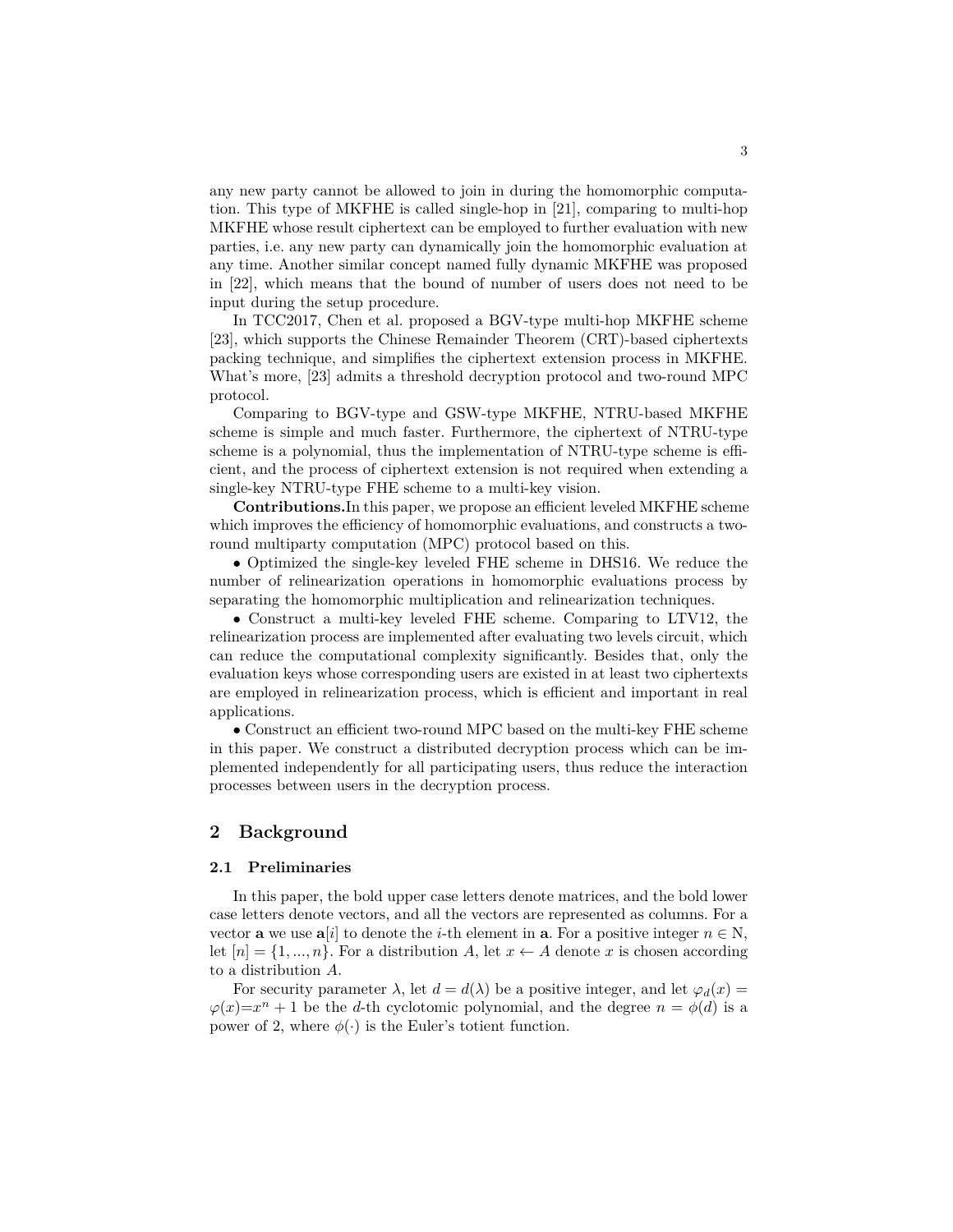The polynomial ring used in our scheme is defined as  $R = \frac{Z(x)}{\varphi(x)}$ , and all operations over the ciphertext are performed in  $R_q = R/qR$  where the modulus  $q = q(\lambda)$  is a prime or a power of prime. Elements in  $R_q$  are polynomials with coefficients in  $[-q/2, q/2)$ (except for  $q = 2$ ). We also define a  $B=B(\lambda)$ -bound error distribution *χ* over the ring  $R = \frac{Z(x)}{\varphi(x)}$ , which means that the coefficients of polynomial sampled from  $\chi$  are at most *B* in absolute value. For  $a \in R$ , we use  $||a||_{\infty} = \max_{0 \le i \le n-1} |a_i|$  to denote the standard  $|| \cdot ||_{\infty}$ -norm.

The security of our scheme is based on the ring learning with error (RLWE) assumption and the decisional small polynomial ratio (DSPR) assumption. Here we give a brief introduction to them.

**Definition 1 (Ring Learning With Error (RLWE) Assumption).** *The (decisional) RLWE assumption is a variant of learning with error (LWE) assumption. RLWE assumption states that it is infeasible to distinguish the following two distributions: First distribution is the uniform samples*  $(\mathbf{a}_i, b_i) \in R_q^{n+1}$ . *In the second distribution, sampled*  $\mathbf{a}_i \leftarrow R_q^n$  *and*  $\mathbf{s} \leftarrow R_q^n$  *uniformly,*  $e_i \leftarrow \chi$ *, and the second distribution is the specialization samples*  $(\mathbf{a}_i, b_i) \in R_q^{n+1}$  where  $b_i = <{\bf a}_i, {\bf s} > +e_i.$ 

**Definition 2 (Decisional Small Polynomial Ratio (DSPR) Assumption).** *Given the ring*  $R$  *and*  $R_q$ *, and a*  $B$ *-bound error distribution*  $\chi$  *over*  $R$ *, the (decisional) DSPR assumption states that it is infeasible to distinguish the following two distributions:*

- $-$  *a polynomial*  $h = tg/f$ *, where*  $f = tf' + 1$  *is invertible over*  $R_q$ *, and*  $f', g \leftarrow \chi$ *.*
- **–** *a polynomial h sampled uniformly at random over Rq.*

Stehlé and Steinfeld states that the DSPR assumption is hard even for unbounded adversaries when the *n*-th cyclotomic polynomial's degree *n* is a power of 2, and the error distribution  $\chi$  is a discrete Gaussian distribution  $D_{Z^n, \sigma}$  for  $\sigma > \sqrt{q} \cdot poly(n).$ 

# **2.2 Two subroutines**

Here introduce two subroutines  $BitDecomp(\cdot)$  and Powersof  $2(\cdot)$  which are widely used in FHE schemes. Let  $\beta = |\log q| + 1$ , and describe these two subroutines as follows.

BitDecomp( $\mathbf{x} \in R_q^n, q$ ): Given a polynomial vector  $\mathbf{x} \in R_q^n$ , write it as  $\mathbf{x} =$  $\sum_{j=0}^{\beta-1} 2^j \mathbf{u}_j$  with all  $\mathbf{u}_j \in R_2^n$ , and output  $\mathbf{U} = [\mathbf{u}_0, \mathbf{u}_1, ..., \mathbf{u}_{\beta-1}] \in \{0,1\}^{n \cdot \beta}$ .

Powersof  $2(y \in R_q^n, q)$ : Let  $\mathbf{v}_j = 2^j \mathbf{y} \in R_q^n, j \in \{0, 1, ..., \beta - 1\}$ , and output  $\mathbf{V} = [\mathbf{v}_0, \mathbf{v}_1, ..., \mathbf{v}_{\beta-1}] \in R^{n \cdot \beta}_q.$ 

It's obviously to verify that  $\langle \text{BitDecomp}(\mathbf{x}, q), \text{Powersof } 2(\mathbf{y}, q) \rangle = \langle \mathbf{x}, \mathbf{y} \rangle \text{ mod }$ *q*.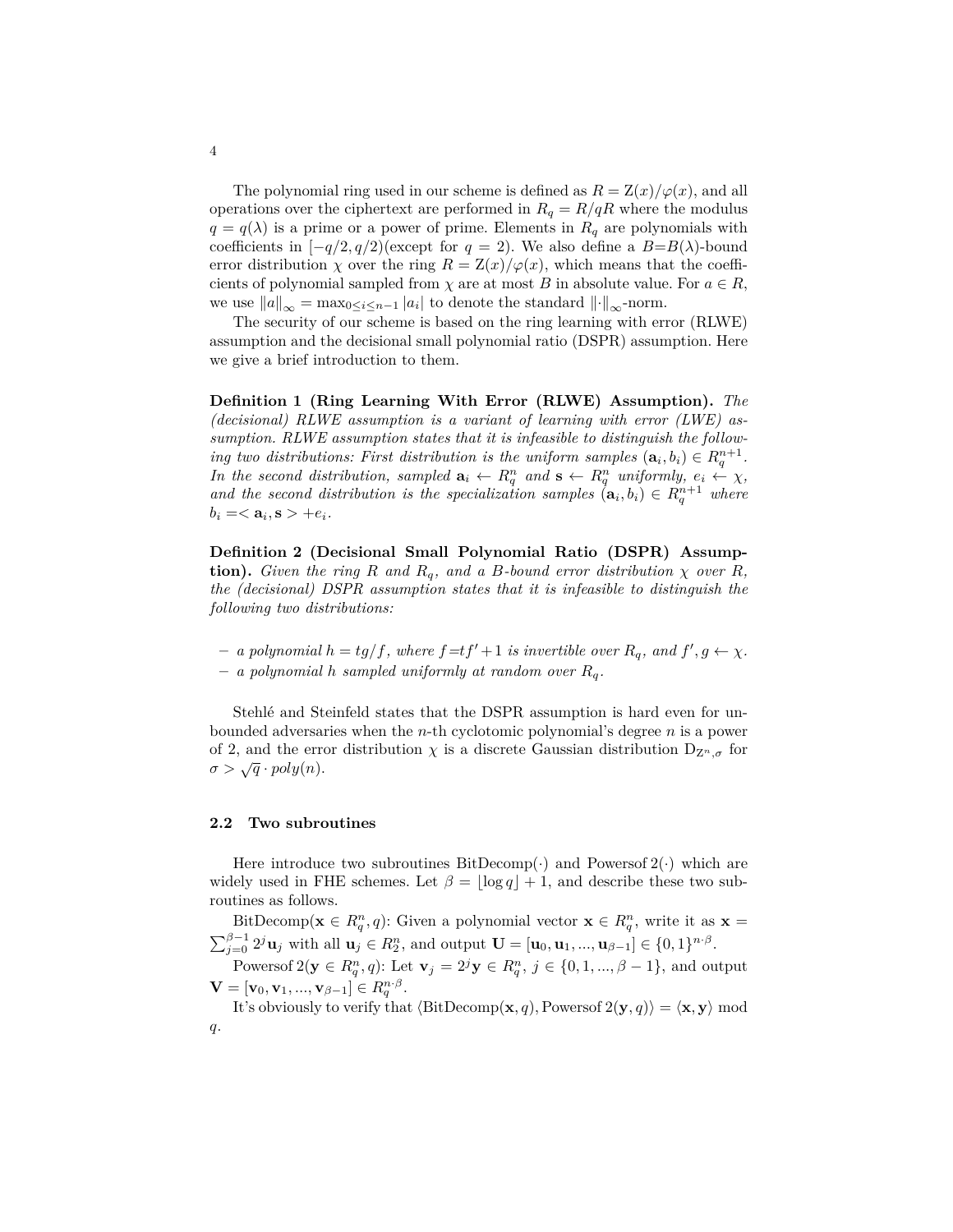# **2.3 Basic NTRU homomorphic encryption scheme**

Here we give an introduction of the basic NTRU homomorphic encryption scheme in [10], which is a variant of the original NTRU scheme in [15, 16] to support homomorphisms and improve its security.

 $Setup(1^{\lambda})$ : For security parameter, given the following parameters which have been defined above: a integer  $n = n(\lambda)$ , the prime modulus  $q = q(\lambda)$ , the polynomial ring  $R = \frac{Z(x)}{x^n + 1}$  and  $R_q = \frac{R}{qR}$ , and a  $B = B(\lambda)$ -bound error distribution  $\chi$  over the ring  $R$ .

KeyGen( $1^{\lambda}$ ) : Sample polynomials  $f', g \leftarrow \chi$ , and set  $f = 2f' + 1 \in R$  (If  $f$ is not invertible over  $R_q$ , resample  $f'$  so that  $f \equiv 1 \mod 2$ . Set the public key  $pk := h = 2gf^{-1} \in R_q$ , and the secret key  $sk := f \in R$ .

 $Enc(pk, m) Samples, e \leftarrow \chi$ 

$$
c := hs + 2e + m \in R_q
$$

*Enc*( $pk, m$ )Sample  $s, e \leftarrow \chi$ , and output the ciphertext

$$
c := hs + 2e + m \in R_q
$$

 $Dec(sk, c)$ Compute  $\mu = fc \in R_q$  as

$$
\mu = fc(\text{mod}q)
$$
  
=  $f(hs + 2e + m)(\text{mod}q)$   
=  $2(gs + fe) + fm \in R_q$ 

Since  $f \equiv 1 \mod 2$  and  $|2(gs + fe) + fm| < q/2$ , the message is recovered by  $m' = \mu \mod 2.$ 

Given two ciphertexts  $c_1 = h_1 s_1 + 2e_1 + m_1 \in R_q$  and  $c_2 = h_2 s_2 + 2e_2 + m_2 \in$  $R_q$  that encrypt messages  $m_1$  and  $m_2$  under the same secret key  $f$ , it's not difficult to verify its homomorphism properties of addition and multiplication.

$$
f(c_1 + c_2) = f(h_1s_1 + 2e_1 + m_1 + h_2s_2 + 2e_2 + m_2)
$$
  
= 2(g<sub>1</sub>s<sub>1</sub> + g<sub>2</sub>s<sub>2</sub> + f(e<sub>1</sub> + e<sub>2</sub>)) + f(m<sub>1</sub> + m<sub>2</sub>)  

$$
f^2 \cdot c_1c_2 = f^2[(h_1s_1 + 2e_1 + m_1)(h_2s_2 + 2e_2 + m_2)]
$$
  
= 2E<sub>error</sub> + f<sup>2</sup> · m<sub>1</sub>m<sub>2</sub>

Here we mainly introduce the multikey homomorphic properties which the basic NTRU scheme naturally has.

Given two ciphertexts  $c_1 = h_1 s_1 + 2e_1 + m_1 \in R_q$  and  $c_2 = h_2 s_2 + 2e_2 + m_2 \in$  $R_q$  that encrypt messages  $m_1$  and  $m_2$  under the public key  $h_1$  and  $h_2$  respectively, and the corresponding secret key are  $f_1$  and  $f_2$ . Some simple algebraic expressions (see the expressions [1] and [2]) show that the sum or multiplication of  $c_1$  and  $c_2$  can be decrypted by their "jointly secret key"  $f_1 f_2$ :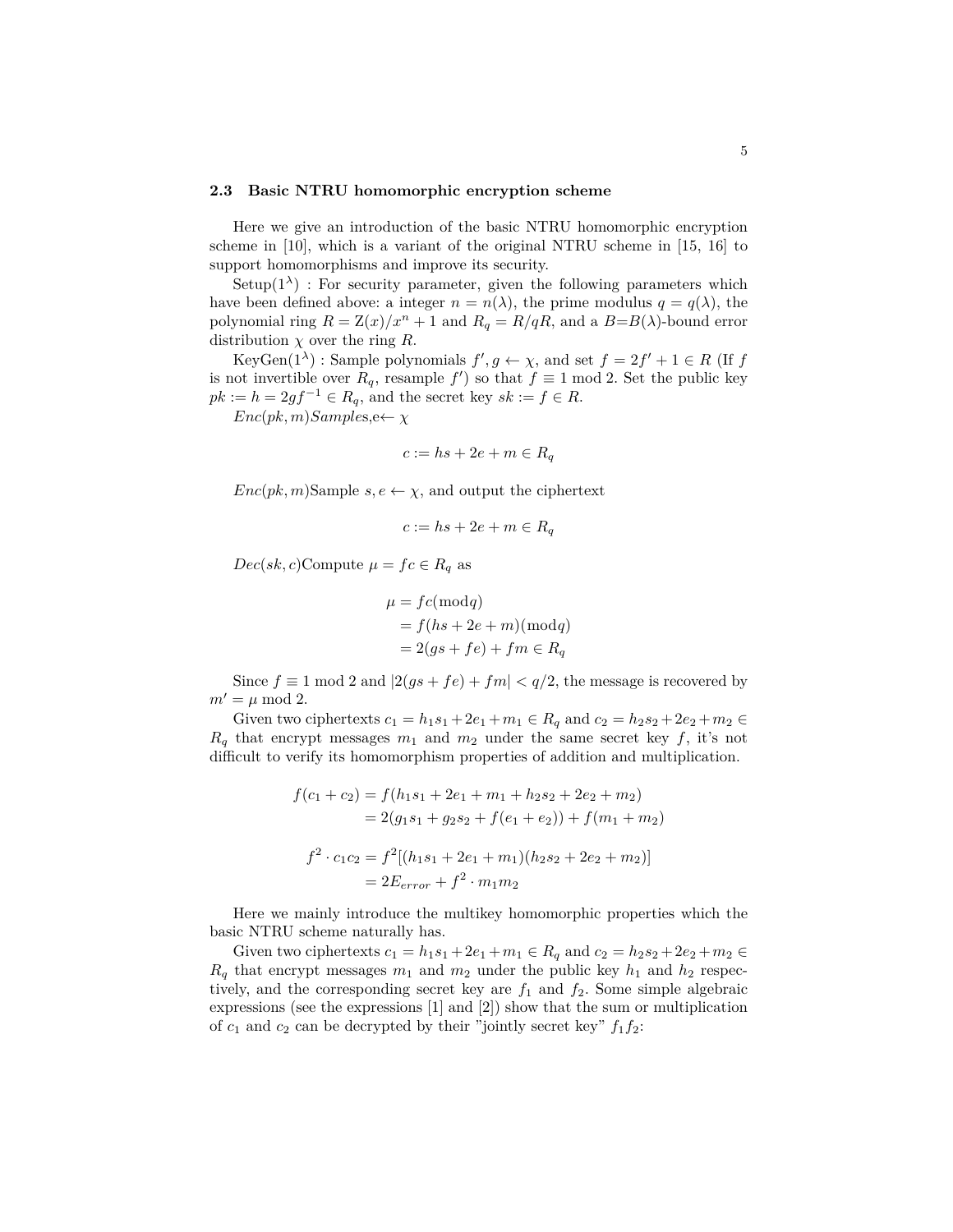$$
f_1 f_2(c_1 + c_2) = f_1 f_2(h_1 s_1 + 2e_1 + m_1 + h_2 s_2 + 2e_2 + m_2)
$$
  
= 2(f\_1 f\_2(e\_1 + e\_2) + f\_2 g\_1 s\_1 + f\_1 g\_2 s\_2) + f\_1 f\_2(m\_1 + m\_2)  
= 2e\_{add} + f\_1 f\_2(m\_1 + m\_2)  

$$
f_1 f_2(c_1 c_2) = f_1 f_2(h_1 s_1 + 2e_1 + m_1)(h_2 s_2 + 2e_2 + m_2)
$$
  
= 2(2g\_1 s\_1 g\_2 s\_2 + 2f\_2 g\_1 s\_1 e\_2 + f\_2 g\_1 s\_1 m\_2 + 2f\_1 g\_2 s\_2 e\_1  
+ f\_1 g\_2 s\_2 m\_1) + f\_1 f\_2(4e\_1 e\_2 + 2e\_1 m\_2 + 2e\_2 m\_1) + f\_1 f\_2 m\_1 m\_2  
= 2e\_{mult} + f\_1 f\_2(m\_1 m\_2)

This shows that decrypting  $c_1 + c_2$  and  $c_1c_2$  using the joint secret key  $f_1f_2$ results in the sum and product of the two messages, assuming that the error *eadd* and *emult* do not grow to be too large. Furthermore, as for some complicated circuit, we can observe that the ciphertext *c* resulting from evaluating a multivariate polynomial function on the input ciphertext of *N* users can be decrypted by the jointly secret key  $\prod_{i=1}^{N} f_i^{d_i}$ , where  $d_i$  denotes the degree of the *i*-th variable in the polynomial function. In other words, the secret key required to decrypt the result ciphertext is not only dependent on the involved users, but also the evaluating circuit. For example, the secret key to jointly decrypt the evaluated ciphertext  $c_1^2 + c_2$  is  $f_1^2 f_2$ , which is related to the involved users and the evaluating function  $f(x_1, x_2) = x_1^2 + x_2$ .

With the assumption of DSPR, the security of the basic NTRU homomorphic encryption scheme can be prove $R_q$ d under the RLWE assumption following two steps: 1. Based on the hardness of DSPR assumption, the public key  $h = 2gf^{-1}$ can be replaced by  $2h'$  for a uniformly sampled  $h'$ . 2. Once the step 1 is done, we can change the ciphertext  $c=hs+2e+m$  to  $c^*=u+m$  with the RLWE assumption, where  $u$  is uniformly sampled from  $R_q$ . As for arbitrary adversary, the advantage of distinguish  $c^*$  and  $c$  is both  $1/2$  since  $u$  is uniformly distributed in *Rq*, which is independent of the message *m*.

#### **2.4 Cryptographic Definitions of Multi-key FHE**

**Definition 3 (Multi-key FHE scheme).** *A leveled multi-key FHE scheme consists of a set of algorithms described as follows:*

- $-$  *Setup*( $1^{\lambda}, 1^{K}, 1^{L}$ ) *Given the security parameter*  $\lambda$ *, a bound K on the number of keys, a bound L on the circuit depthoutput the public parameter pp .*
- *– Gen*(*pp*)*Given the public parameter ppoutput the public key and secret key of party*  $i(i = 1, ..., K)$  and output the materials which are required for the *generation of evaluation keys evk.*
- $Enc(pp, pk, m) Given the public key pk, of party i and a message mouth t the$ *ciphertext ct<sup>i</sup> which contains the index of the corresponding secret key and the level tag.*
- $P = Dec(pp, (sk_{i_1}, sk_{i_2}, ..., sk_{i_k}), ct_S)$  *Given a ciphertext*  $ct_S$  *corresponding to a set* of parties  $S = \{i_1, i_2, ..., i_k\} \subseteq [K]$  and their secret keys  $sk_S = \{sk_{i_1}, sk_{i_2}, ..., sk_{i_k}\},$ *output the message µ¡*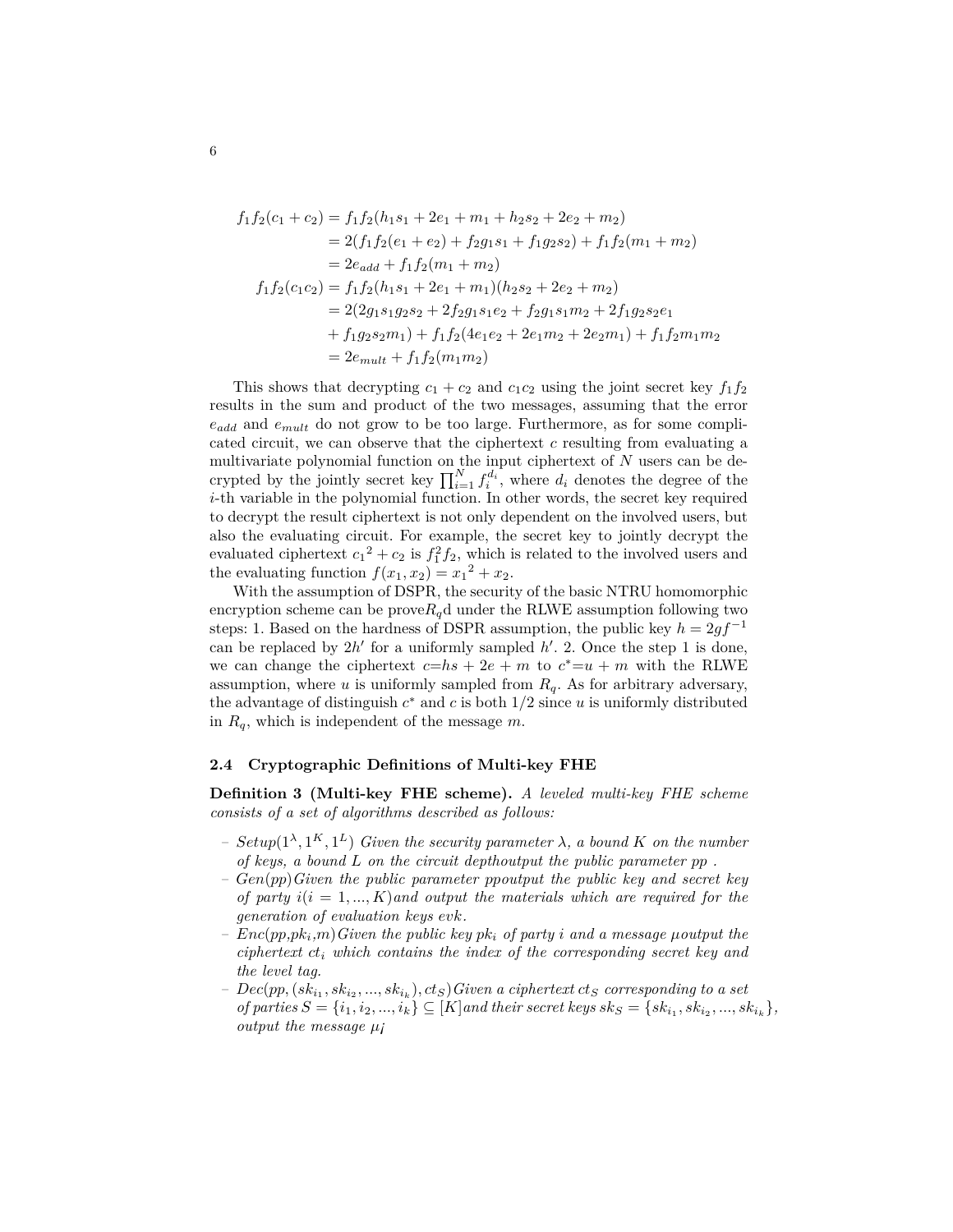$Eval(pp, evk, C, (ct_{S_1}, pk_{S_1}), ..., (ct_{S_t}, pk_{S_t})) Given t tuples \{(ct_{S_i}, pk_{S_i})\}_{i=1,...,t}$ *and a boolean circuit C which is needed to be evaluatedeach tuple contains a ciphertext*  $ct_{S_i}$  *corresponding to a set of secret keys indexed by*  $S_i = i_1, ..., i_{k_i}$   $\subseteq$  $[K]$  and a set of public keys  $pk_{S_i} = \{pk_j, \forall j \in S_i\}$ . Output a ciphertext ct *corresponding to a set of secret keys indexed by* $S = \bigcup_{i=1}^{t} S_i \subseteq [K]$ *<i>i* 

If the input ciphertext of *Eval*(*·*) can be fresh ciphertext or intermediate results after any homomorphic operation, the MKFHE scheme satisfies the multihop property.

**Definition 4 (Correctness).** *A leveled multi-hop MKFHE scheme is correct if for any circuit C of depth at most L with t input wires and a set of tuples*  $\{(ct_{S_i},pk_{S_i})\}_{i\in\{1,...,t\}},\$  letting  $\mu_i = Dec(sk_{S_i},ct_{S_i}),$  where  $sk_{S_i} = \{sk_j, \forall j \in$  $S_i$ ,  $i = 1, ..., t$ , *it holds that* 

 $Pr[Dec(sk_S,Eval(C, (ct_{S_1}, pk_{S_1}), ..., (ct_{S_t}, pk_{S_t}))) \neq C(\mu_1, ..., \mu_t)] = negl(\lambda)$ 

Where  $S = \bigcup_{i=1}^{t} S_i \subseteq [K]$ ,  $pp \leftarrow Setup(1^{\lambda}, 1^{K}, 1^{L})(pk_j, sk_j) \leftarrow Gen(pp)$  for *j ∈* [*S*]*.*

**Definition 5 (Compactness).** *A leveled multi-hop MKFHE scheme is compact if there exists a polynomial*  $poly(\cdot, \cdot, \cdot)$  *such that*  $|ct| \leq poly(\lambda, K, L)$ , which means *that the length of ct is independent of the circuit*  $\mathcal{C}$ *, but can depend of*  $\lambda$ *, K and L.*

# **3 Efficient leveled NTRU-based FHE scheme**

# **3.1 Motivation**

Recall the basic NTRU-type homomorphic encryption scheme in section 2.3. What we already know is that the secret key required to decrypt the result NTRU ciphertext is not only dependent on the involved users, but also the evaluating circuit,

In order to eliminate the influence of the circuit evaluated on the decryption and maintain the consistency of the decrypting form, we can use the relinearization technology introduced in [5] to transform the ciphertext into one that can be jointly decrypted by the unified secret key  $\prod_{i=1}^{N} f_i$  of all the involved users after homomorphic operation.

In RLWE-based leveled FHE scheme BV11a, the ciphertext form is a polynomial vector, thus the ciphertext dimension after homomorphic multiplication will expand quadratically, which may cause trouble for the storage and operation of the ciphertext. To handle it, relinearization technique was proposed in [5] to reduce the dimension of the result ciphertext to the original extent.

However, relinearization is by far the most expensive operation in a leveled FHE scheme. We noticed that in the NTRU-type FHE scheme, the ciphertext form is a simple polynomial in *R*4, so the homomorphic operations on the ciphertexts does not cause dimension expansion. In other words, we do not have to do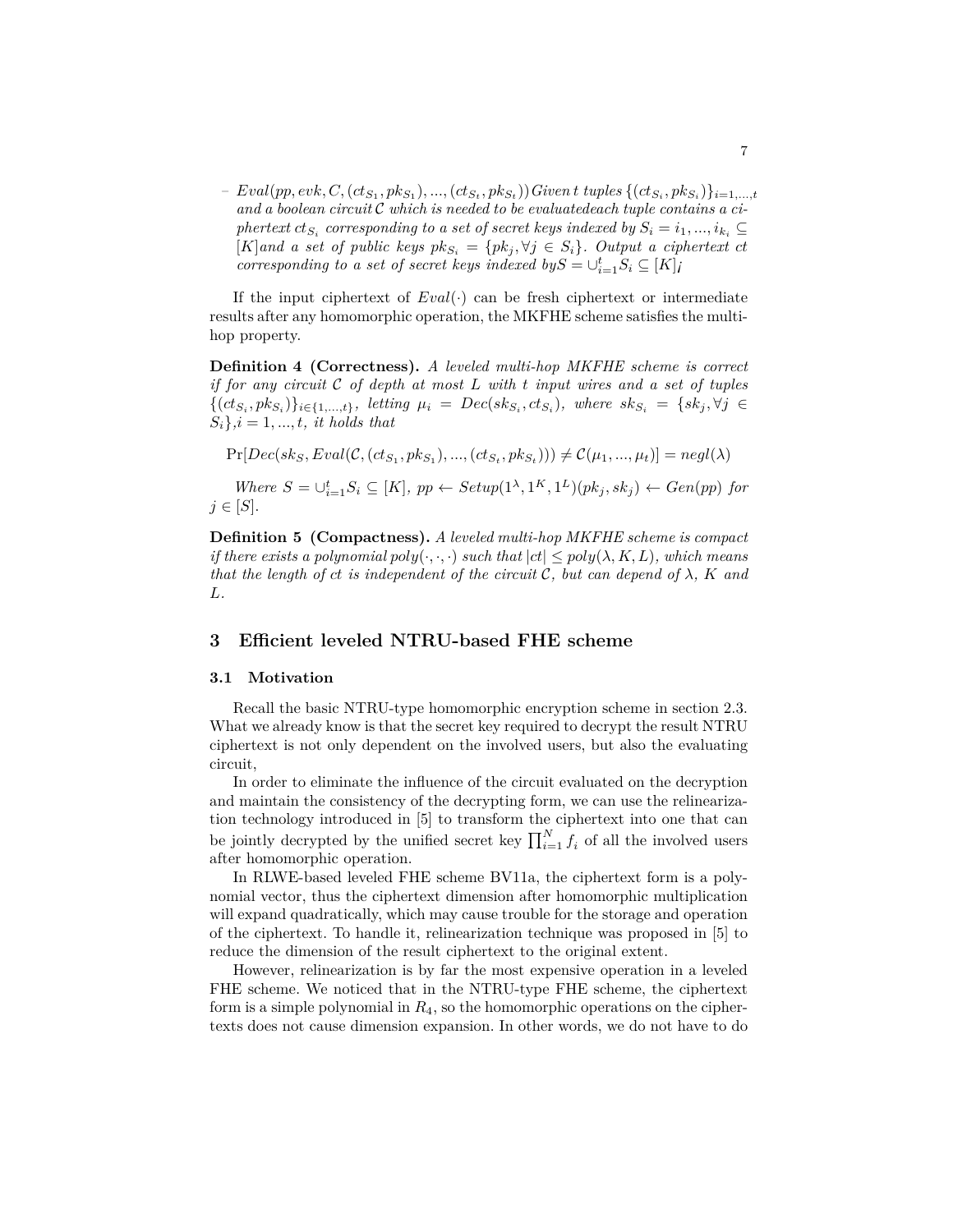relinearization after every homomorphic operation. However, in order to maintain the consistency of decryption, it is still necessary to perform relinearization operation to transform the result ciphertext to one under the secret key .

In this paper, we consider to perform relinearization operation on the ciphertext after k4 homomorphic evaluations to reduce the number of complicated relinearization operations, thus reducing the computational complexity of homomorphic evaluations and improving the scheme's efficiency. It should be noted that the modulus-switching operation is still necessary after each homomorphic evaluation to control the noise in the ciphertext, i.e. we separate the relinearization technique from the modulus -switching technique to make them no longer bundle.

### **3.2 Parameters selection in DHS16**

In [17], Doröz et al. optimize the parameters selection in the light of recent theoretical and experimental results in the field of lattice reduction so as to reduce the size of public key significantly. Beyond that, the secret key remain the same for all levels so that the evaluation keys can be computed by the initial evaluation keys at level 0. In this paper, we follow the method of parameters selection in DHS16 to improve scheme's efficiency comparing to LTV12, and give a simple introduction to it in this section.

Assume that the modulus of each level of the circuit is a decreasing sequence  $q_0 > q_1 > \cdots > q_L$ , and set  $q_i = p^{t-i}$  for  $i = 0, \cdots, t-1$ , where  $p \in \mathbb{Z}$  is a prime integer. The secret key  $f \in R_{q_0}$  remains the same for all levels and is invertible in all rings  $\mathbb{Z}_{q_i}$ .

**Lemma 1 (Lemma 3 in [17]).** Let *p* be a prime, and let *f* be a polynomial. If *f* is a unit in  $R_p$ , then *f* is a unit in  $R_{p^k}$  for  $k \geq 1$ . According to lemma 1, the evaluation keys for level *i* can be simply computed by  $\zeta^{(i)} = \zeta^{(0)} \mod q_i$ .

DHS16 introduces batching technology [24] to package multiple input plaintext into the same ciphertext and realize simultaneous input of multiple plaintext, thus improving the encryption efficiency and reducing the number of ciphertext required for homomorphic operation. Batching technology can also be applied to our scheme to improve its efficiency. The details of batching process are presented in section 4.1 in [17].

# **3.3 Optimized leveled single-key FHE scheme**

In this paper, we construct an leveled single-key FHE scheme, which can homomorphically evaluate the circuit more efficiently than DHS16.

 $-$  **Setup**(1<sup> $\lambda$ </sup>) : Given the security parameter  $\lambda$ , an integer  $n = n(\lambda)$ , a prime integer  $p=p(\lambda)$ , the prime modulus  $q = q(\lambda)$ , the polynomial ring  $R =$  $\mathbb{Z}(x)/x^n+1$  and  $R_q = R/qR$ , and a  $B=B(\lambda)$ -bound error distribution  $\chi$  over the ring *R*. Define a series of decreasing modulus  $q_0 = p^t > q_1 > ... > q_{t-1}$ , one modulus per circuit level, and require that  $q_i = p^{t-i}$  for  $i \in \{0, ..., t-1\}$ .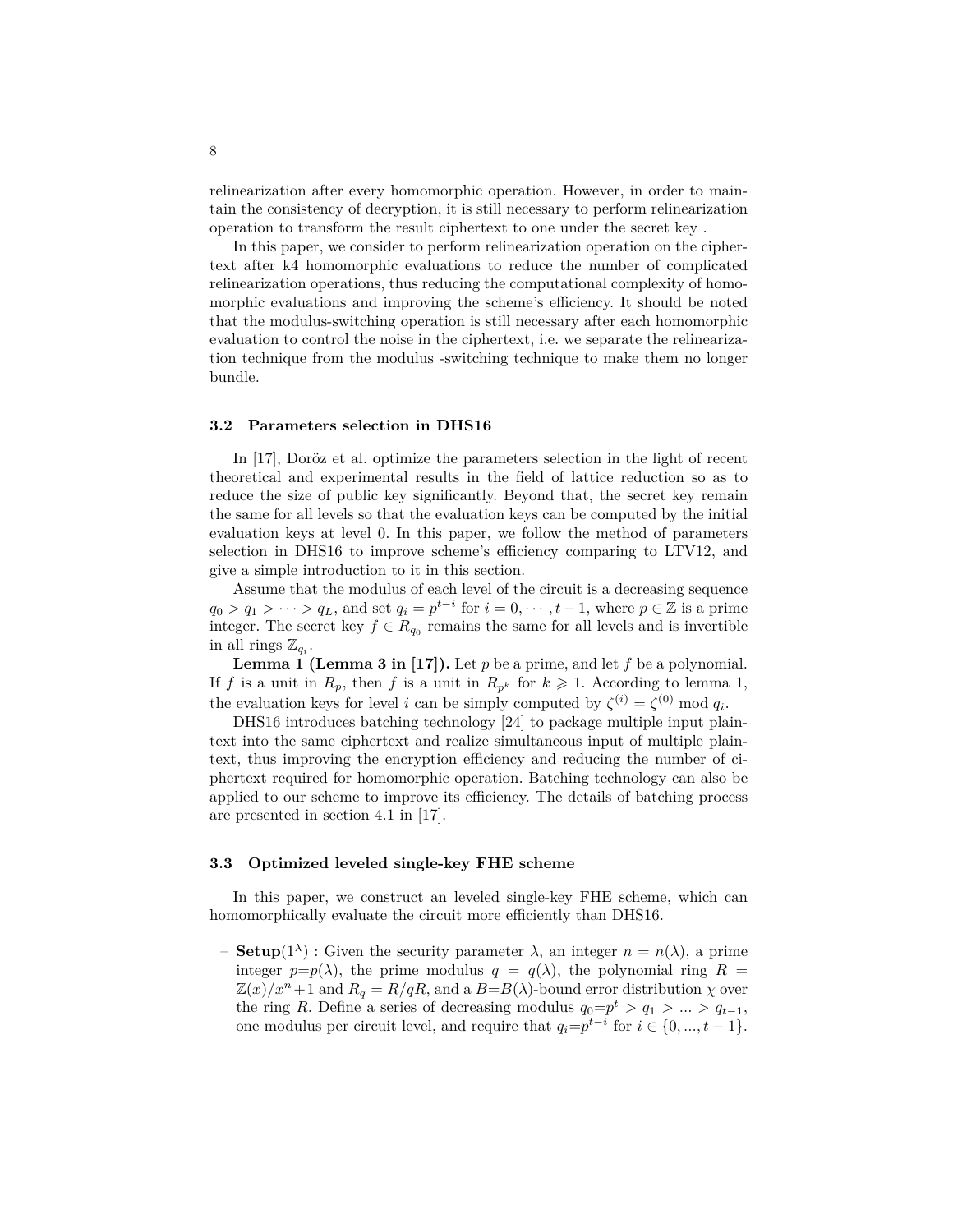$\mathbf{F} \cdot \mathbf{K}$  **Choose polynomials**  $f', g \leftarrow \chi$ , and set  $f = 2f' + 1$  so that  $f \equiv$ 1 mod 2. Set  $h = 2g/f \in R_{q_0}$  (If *f* is not invertible over  $R_{q_0}$ , resample *f'*). Sample  $\mathbf{s}, \mathbf{e} \leftarrow \chi^{\lceil \log q_0 \rceil}$ , let  $\zeta^{(0)} := h\mathbf{s} + 2\mathbf{e}_\zeta + \text{Powersof } 2((f)^3) \in R_{q_0}^{\lceil \log q_0 \rceil}$ , and  $\zeta^{(i \to i+2)} \triangleq \zeta^{(0)} \mod q_{i+1}$ . Let  $f^{(i)}(x) = f(x)^{-1}(\bmod q_i)$ , thus  $f(x)f^{(i)}(x) =$  $1(\bmod q_i)$ .

Output: $sk := f \in R_{q_0}$ (the secret key f remains the same for all levels), and  $pk := \{h, \zeta^{(0)}\}$ , where  $\zeta^{(0)}$  denotes the evaluation key in level 0, and evaluation keys of other levels can be computed by  $\zeta^{(0)}$  and the modulus.

 $-\text{Enc}(h, m)$ : Input the message *m*, sample  $s^{(0)}$ ,  $e^{(0)} \leftarrow \chi$ , and output the ciphertext

$$
c^{(0)} := hs^{(0)} + 2e^{(0)} + m \in R_{q_0}
$$

 $-\textbf{Dec}(f, c^{(l)})$ : Input the ciphertext  $c^{(l)} \in R_{q_l}$ , compute

$$
\mu := f \cdot c^{(l)} \in R_{q_l}
$$

and output the message  $m' := \mu \mod 2$ .

- *–* (1) Add( $c_1^{(i-1)}$ ,  $c_2^{(i-1)}$ ) :Input two ciphertexts  $c_1^{(i-1)}$  and  $c_2^{(i-1)}$  at level *i* − 1. (a) Addition:  $\tilde{c}_{add}^{(i-1)} = c_1^{(i-1)} + c_2^{(i-1)}$ . (b) Modulus switching:  $\tilde{c}_{add}^{(i)}|(q_i/q_{i-1})\cdot \tilde{c}_{add}^{(i-1)}|_2$ , where  $\lfloor \cdot \rfloor_2$  denotes  $\tilde{c}_{add}^{(i)}$  $\tilde{c}_{add}^{(i-1)}$  mod 2 (Relinearization is not required as addition doesn't change the
	- secret key).
- $-$  (2) Mult $(c_1^{(i-2)}, c_2^{(i-2)}, c_3^{(i-2)}, c_4^{(i-2)})$ :input  $i-2$  level ciphertext  $c_1^{(i-2)}, c_2^{(i-2)}$ ,  $c_3^{(i-2)}$ ,  $c_4^{(i-2)}$  at level  $(i-2)$ . (a) Multiplication:  $\tilde{c}_1^{(i-2)} = c_1^{(i-2)} \times c_2^{(i-2)}$  (mod  $q_{i-2}$ ); $\tilde{c}_2^{(i-2)} = c_3^{(i-2)} \times c_4^{(i-2)}$  (mod *qi−*2) (b) Modulus switching:  $\tilde{c}_1^{(i-1)} = \lfloor (q_{i-1}/q_{i-2}) \cdot \tilde{c}_1^{(i-2)} \rfloor_2$ ,  $\tilde{c}_2^{(i-1)} = \lfloor (q_{i-1}/q_{i-2}) \cdot \tilde{c}_2^{(i-2)} \rceil_2$ , where  $\lfloor \cdot \rceil_2$  denotes  $\tilde{c}_1^{(i-1)} = \tilde{c}_1^{(i-2)} \mod 2$  and  $\tilde{c}_2^{(i-1)} = \tilde{c}_2^{(i-2)} \mod 2.$ 
	- (c) Multiplication:  $\tilde{c}_{1}^{(i-1)} = \tilde{c}_1^{(i-1)} \cdot \tilde{c}_2^{(i-1)} \pmod{q_{i-1}}$
	- $\langle d \rangle$  Relinearization: $\tilde{c}^{(i)} = \langle \text{BitDecomp}(\tilde{c}^{(i-1)}), \zeta^{(i-2\to i)} \rangle$  (mod  $q_{i-1} \in R_{q_{i-1}}$ )
	- (e) Modulus switching:  $\tilde{c}^{(i)} = \lfloor (q_i/q_{i-1}) \cdot \tilde{c}^{(i)} \rfloor_2$

# **Analysis.**

# **(1)Correctness analysis**

Here we mainly analyze the correctness of ciphertext multiplication.

**Lemma2:**The noise growth of evaluating two levels as a block under average case is:

$$
B_{i,average} \approx v^4 n^{1.5} B_{i-2}^4 \kappa^3 + 2v^2 n^2 (2B+1)^2 B_{i-2}^2 \kappa^2 + n \log q_i (2B^2 + 6B^3) \kappa + \sqrt{n} (2B+1)
$$

where *n* is the degree, *B* is the bound of error distribution  $\chi$  over the ring *R*,  $B_i$  denotes the error bound of the ciphertext at level *i*,  $\kappa$  is the reduction scale of modulus switching.

(a)Multiplication:  $\tilde{c}_1^{(i-2)} = c_1^{(i-2)} \times c_2^{(i-2)}$ ;  $\tilde{c}_2^{(i-2)} = c_3^{(i-2)} \times c_4^{(i-2)} \pmod{q_{i-2}}$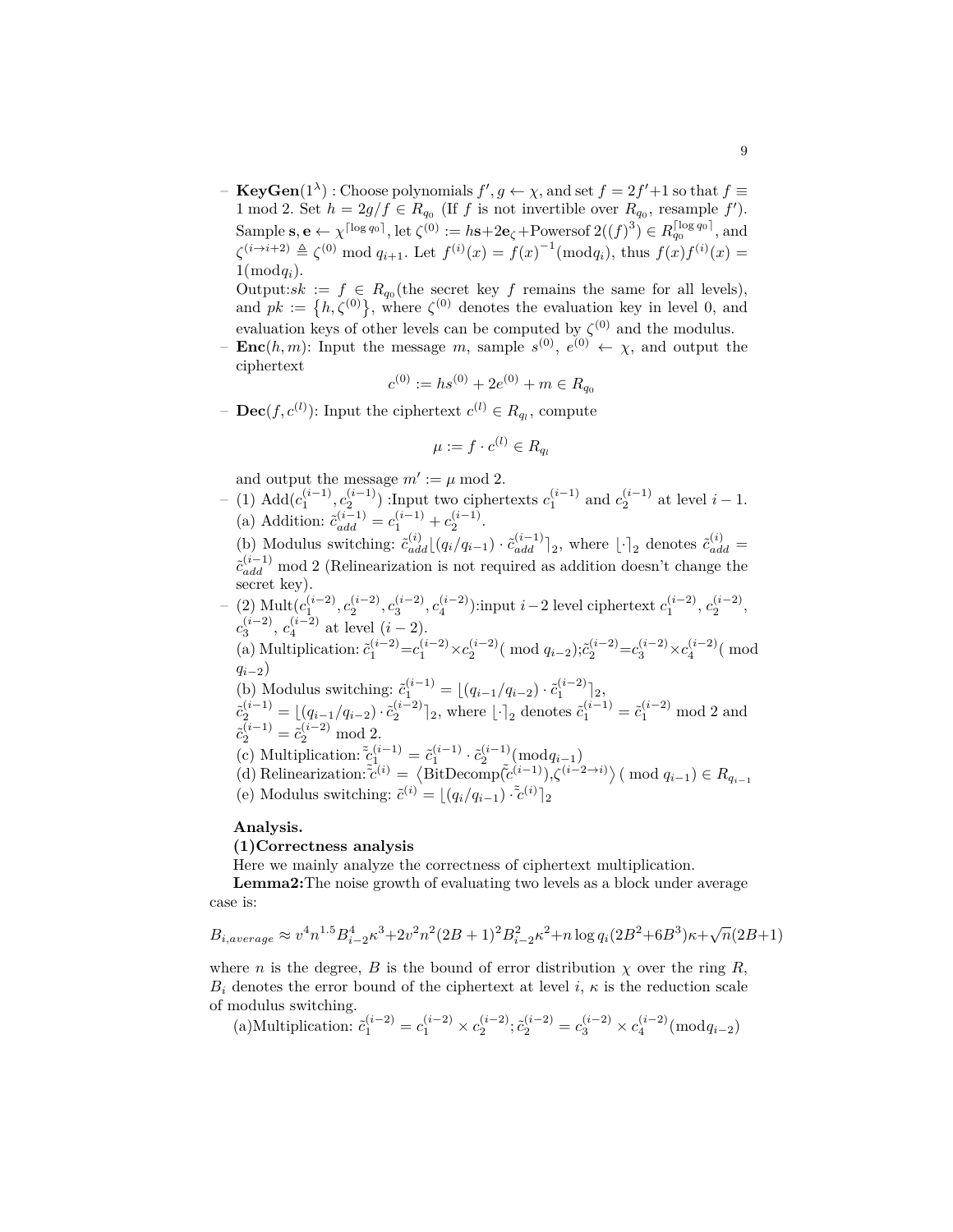Suppose that  $c_k^{(i-2)}$  $f_k^{(i-2)}f = 2E_k^{(i-2)} + fm_k(modq_{i-2})$  for  $k \in \{1, 2, 3, 4\}$ . As the corresponding secret key of  $\tilde{c}_1^{(i-1)}$  and  $\tilde{c}_1^{(i-2)}$  is  $f^2$ , we have

$$
\tilde{c}_1^{(i-2)}(x)f^2 = 2\tilde{E}_1^{(i-2)} + f^2m_1m_2(mod_{i-2})
$$
  

$$
\tilde{c}_2^{(i-2)}(x)f^2 = 2\tilde{E}_2^{(i-2)} + f^2m_3m_4(mod_{i-2})
$$

(b)Modulus switching

**Lemma3:** Let *q* and *p* be two odd integer,  $c \in R_q$ , denote  $c' = \lfloor (p/q) \cdot c \rfloor_2$ , where  $\lfloor \frac{n}{2} \rfloor$  denotes  $c' = c \mod 2$ . For arbitrary  $f$  that satisfies  $\lfloor |[f^2c]_q||_{\infty} < q/2 (q/p) \cdot ||f^2||_1$ , we have  $[f^2c']_p = [f^2c]_q \mod 2$  and  $||[f^2c]_p||_{\infty} < (p/q) ||[f^2c]_q||_{\infty} +$  $||f^2||_1.$ 

According to lemma3, we have

$$
\tilde{c}_1^{(i-1)}(x) = \lfloor (q_{i-1}/q_{i-2}) \cdot \tilde{c}_1^{(i-2)}(x) \rfloor_2 (\text{mod } q_{i-1}) \Rightarrow
$$
  
\n
$$
[f^2 \tilde{c}_1^{(i-1)}(x)]_{q_{i-1}} = [f^2 \tilde{c}_1^{(i-2)}(x)]_{q_{i-2}} \text{ mod } 2 = m_1 m_2;
$$
  
\n
$$
\tilde{c}_2^{(i-1)}(x) = \lfloor (q_{i-1}/q_{i-2}) \cdot \tilde{c}_2^{(i-2)}(x) \rfloor_2 (\text{mod } q_{i-1}) \Rightarrow
$$
  
\n
$$
[f^2 \tilde{c}_2^{(i-1)}(x)]_{q_{i-1}} = [f^2 \tilde{c}_2^{(i-2)}(x)]_{q_{i-2}} \text{ mod } 2 = m_3 m_4
$$

 $(c)$ Multiplication:  $\tilde{c}^{(i-1)} \triangleq \tilde{c}_1^{(i-1)} \times \tilde{c}_2^{(i-1)} \pmod{q_{i-1}}$ As the secret key of  $\tilde{c}^{(i-1)}$  is  $f^4$ , we have

$$
\tilde{\mathbf{c}}^{(i-1)}f^4 \triangleq (\tilde{c}_1^{(i-1)}f^2)(\tilde{c}_2^{(i-1)}f^2) \triangleq 2 \tilde{\mathbf{E}}^{(i-1)} + f^4 m_1 m_2 m_3 m_4 (\bmod q_{i-1})
$$

 $\langle \text{d}\rangle$ Relinearization:  $\tilde{c}^{(i)} = \langle \text{BitDecomp}(\tilde{c}^{(i-1)}), \zeta^{(i-2\to i)} \rangle \pmod{q_{i-1}} \in R_{q_{i-1}}$ As the evaluation key  $\zeta_{\tau}^{(i-2\to i)}$  is a ciphertext at level  $(i-1)$ , i.e.

$$
\zeta_{\tau}^{(i-2\to i)} f = 2E_{\zeta_{\tau}^{(i-2\to i)}} + 2^{\tau} f^4(\bmod q_{i-1})
$$

then we can get

$$
\tilde{c}^{(i)}(x)f = f(\sum_{\tau=0}^{\lfloor \log q_{i-1} \rfloor} \tilde{c}^{(i-1)}_{\tau} (x) \zeta_{\tau}^{(i-2\to i)}) (\text{mod } q_{i-1})
$$
\n
$$
= \sum_{\tau=0}^{\lfloor \log q_{i-1} \rfloor} \tilde{c}^{(i-1)}_{\tau} (x) (2E_{\zeta_{\tau}^{(i-2\to i)}} + 2^{\tau} f^{4}) (\text{mod } q_{i-1})
$$
\n
$$
= 2 \sum_{\tau=0}^{\lfloor \log q_{i-1} \rfloor} \tilde{c}^{(i-1)}_{\tau} (x) E_{\zeta_{\tau}^{(i-2\to i)}} + \sum_{\tau=0}^{\lfloor \log q_{i-1} \rfloor} \tilde{c}^{(i-1)}_{\tau} (x) \cdot 2^{\tau} f^{4} (\text{mod } q_{i-1})
$$
\n
$$
= 2 \sum_{\tau=0}^{\lfloor \log q_{i-1} \rfloor} \tilde{c}^{(i-1)}_{\tau} (x) E_{\zeta_{\tau}^{(i-2\to i)}} + f^{4} \cdot \tilde{c}^{(i-1)}_{\tau} (x) (\text{mod } q_{i-1})
$$
\n
$$
= 2 \sum_{\tau=0}^{\lfloor \log q_{i-1} \rfloor} \tilde{c}^{(i-1)}_{\tau} (x) E_{\zeta_{\tau}^{(i-2\to i)}} + 2 \tilde{E}^{(i-1)} + f^{4} m_{1} m_{2} m_{3} m_{4} (\text{mod } q_{i-1})
$$
\n
$$
= 2 \tilde{E}^{f(i-1)} + f^{4} m_{1} m_{2} m_{3} m_{4} (\text{mod } q_{i-1})
$$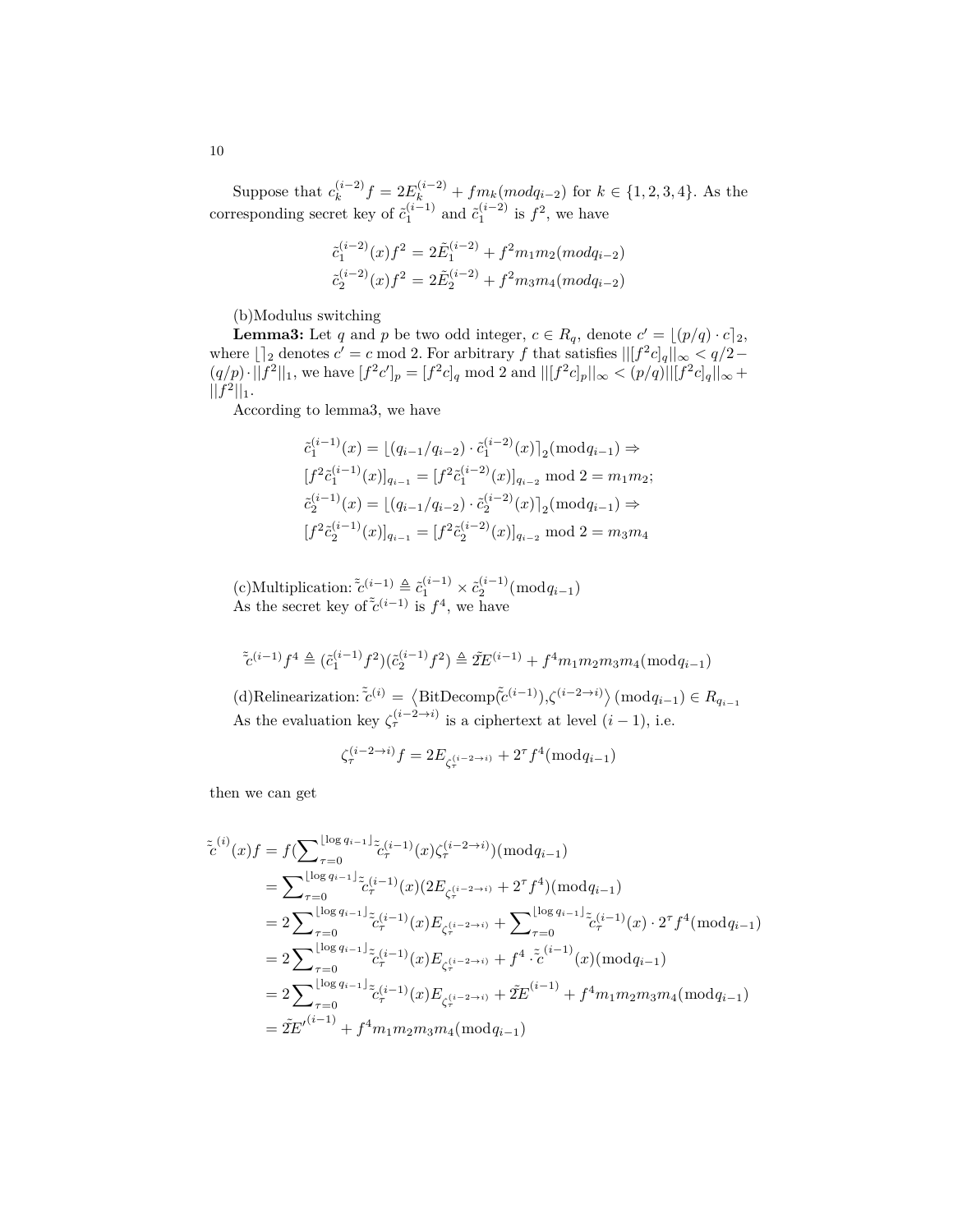$(e)$ Modulus switching: $c^{(i)}(x) = \lfloor (q_i/q_{i-1}) \cdot \tilde{c}^{(i)}(x) \rfloor_2$ 

$$
c^{(i)}f = \tilde{c}^{(i)}(x)f(\text{mod}q_{i-1})(\text{mod}2)
$$
  
=  $\tilde{Z}E'^{(i-1)} + f^4m_1m_2m_3m_4(\text{mod}2)$   
=  $m_1m_2m_3m_4$ 

#### **(2) Noise growth**

In this paper, we set  $B_i = 2^{12}, B = 2, \delta = 1.0066$ , and compute the noise growth of evaluating one block (one level per block in DHS16 ).The results are presented in table1.

| Log(n) | Log(q) |        | Noise growth Noise growth in  |
|--------|--------|--------|-------------------------------|
|        |        |        | in $DHS(bit)$ our scheme(bit) |
| 12     | 155    | 8.322  | 8.321                         |
| 13     | 331    | 8.822  | 8.821                         |
| 14     | 622    | 9.322  | 9.321                         |
| 15     | 1244   | 9.822  | 9.821                         |
| 16     | 2488   | 10.322 | 10.321                        |
| 17     | 4976   | 10.823 | 10.822                        |

**Table 1.** Comparsion of noise growth between DHS16 and our scheme

Analysis shows that in the case of two levels per block, the noise growth in our scheme is almost same as DHS16. Therefor we choose the same number of levels and modulus as in DHS16.

### **3.4 Leveled multi-key FHE scheme**

In this section, we extend the leveled single-key FHE scheme in section 3.1 to a leveled multi-key FHE scheme based on the framework of LTV12.

- Setup(1*<sup>λ</sup>* ): For security parameter *λ*, given the following parameters which have been defined above: a integer  $n = n(\lambda)$ , the prime modulus  $q = q(\lambda)$ , the polynomial ring  $R = \mathbb{Z}(x)/x^n + 1$  and  $R_q = R/qR$ , and a  $B = B(\lambda)$ -bound error distribution  $\chi$  over the ring  $R$ . Define a series of decreasing modulus  $q_0 = p^t > q_1 > \cdots > q_{t-1}$ , one modulus per circuit level, and require that  $q_i = p^{t-i}$  for  $i \in \{0, ..., t-1\}$ .
- $-$  KeyGen(1<sup> $\lambda$ </sup>): Choose polynomials  $f', g \leftarrow \chi$ , and set  $f = 2f' + 1$ (If  $f$  is not invertible over  $R_q$ , resample  $f'$ ) so that  $f \equiv 1 \text{ mod } 2$ .
	- Sample  $s_{\tau}, e_{\tau} \leftarrow \chi$ , and for  $j \in \{1, 2, 3\}, \tau \in \{0, ..., \lfloor \log q_0 \rfloor\}$ , compute

$$
\zeta_{j,\tau}^{(0)} := h s_{\tau} + 2e_{\tau} + 2^{\tau} f^j \in R_{q_0}
$$

and  $\zeta_{j,\tau}^{(i-2\to i)}$  can be computed by  $\zeta_{j,\tau}^{(i-2\to i)} \triangleq \zeta_{j,\tau}^{(0)}$  mod  $q_{i-1}$ .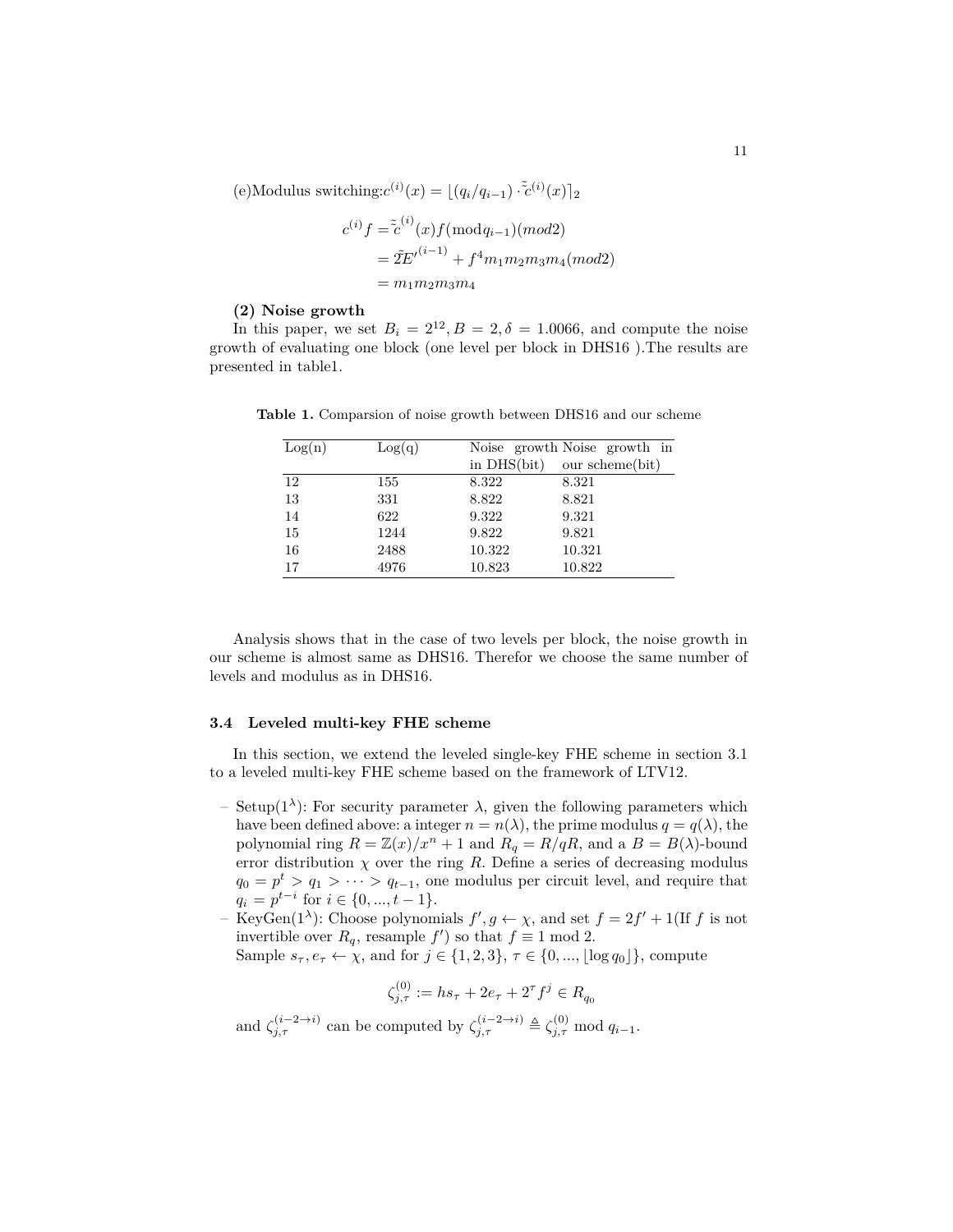Output  $sk := f \in R_{q_0}$  (the secret key  $f$  remains the same for all levels), and  $pk := \left\{ h, \zeta_{j,\tau}^{(0)} \right\}_{j \in \{1,2,3\}, \tau \in \{0,\dots, \lfloor \log q_0 \rfloor\}}$ .

 $-$  Enc(*pk, m*) Input the message *m*, sample  $s^{(0)}$ ,  $e^{(0)} \leftarrow \chi$ , and output the ciphertext

$$
c^{(0)} := hs^{(0)} + 2e^{(0)} + m \in R_{q_0}
$$

 $-\text{Dec}(f_1, ..., f_N, c)$ : Input the ciphertext  $c \in R_p$ , suppose the corresponding secret keys of the involved users are  $f_1, ..., f_N$ , compute

$$
\mu := (f_1 \cdots f_N) \cdot c(\bmod p)(\bmod 2)
$$

and output the message  $\mu$ .

 $-$  Eval( $C_{\times}$ ,  $c_1^{i-2}$ ,  $c_2^{i-2}$ ,  $c_3^{i-2}$ ,  $c_4^{i-2}$ ): Here we show how to homomorphically multiply four ciphertexts  $c_1^{i-2}$ ,  $c_2^{i-2}$ ,  $c_3^{i-2}$  and  $c_4^{i-2}$  at level  $(i-2)$ . We assume that the users associated with each ciphertext is denoted by  $K_1$ ,  $K_2$ ,  $K_3$ , and *K*<sup>4</sup> respectively. The public-key set of a fresh encryption is simply the set *{pk}* containing the public key under which it was encrypted, and we set *K*<sub>1</sub> ∪ *K*<sub>2</sub> ∪ *K*<sub>3</sub> ∪ *K*<sub>4</sub> = { $pk_1$ , . . . ,  $pk_r$  }.

(1) Multiplication: 
$$
\tilde{c}_1^{(i-2)} = c_1^{(i-2)} \times c_2^{(i-2)} \pmod{q_{i-2}}
$$
;  $\tilde{c}_2^{(i-2)} = c_3^{(i-2)} \times c_4^{(i-2)} \pmod{q_{i-2}}$ .

(2) Modulus switching:  $\tilde{c}_1^{(i-1)} = \lfloor (q_{i-1}/q_{i-2}) \cdot \tilde{c}_1^{(i-2)} \rfloor_2$ ;  $\tilde{c}_2^{(i-1)} = \lfloor (q_{i-1}/q_{i-2}) \cdot$  $\tilde{c}_2^{(i-2)}$ <sup>[</sup><sub>2</sub> (3) Multiplication:  $\tilde{c}^{(i-1)} = \tilde{c}_1^{(i-1)} \cdot \tilde{c}_2^{(i-1)} (\bmod q_{i-1})$  (4) Relinearization For  $v = 1, ..., r$  and  $\tau \in \{0, ..., \lfloor \log q_{i-1} \rfloor \}$ , define  $\tilde{c}_{v-1,\tau}^{(i-1)}$  so that

$$
\tilde{c}_{v-1}^{(i-1)} = \sum_{\tau=0}^{\lfloor \log q_{i-1} \rfloor} \tilde{c}_{v-1,\tau}^{(i-1)} 2^{\tau}
$$

is the binary representation of  $\tilde{c}_{v-1}^{(i-1)}$ , and  $\tilde{c}_0^{(i-1)} = \tilde{c}^{(i-1)}$ . (a) If *pk<sup>v</sup> ∈ {K*<sup>1</sup> *∩ K*<sup>2</sup> *∩ K*<sup>3</sup> *∩ K*4*}*, let

$$
\tilde{c}_{v}^{(i-1)} = \sum_{\tau=0}^{\lfloor \log q_{i-1} \rfloor} \tilde{c}_{v-1,\tau}^{(i-1)} \zeta_{j_v=3,\tau}^{(i-2\to i)}
$$

(b) If  $pk_v \notin \{K_1 \cap K_2 \cap K_3 \cap K_4\}$ , and  $pk_v$  is exist in any three sets of *K*1*, K*2*, K*3*, K*4, let

$$
\tilde{\tilde{c}}_{v}^{(i-1)} = \sum_{\tau=0}^{\lfloor \log q_{i-1} \rfloor} \tilde{\tilde{c}}_{v-1,\tau}^{(i-1)} \zeta_{v-2,\tau}^{(i-2\to i)}
$$

(c) If  $pk_v \notin \{K_1 \cap K_2 \cap K_3 \cap K_4\}$ , and  $pk_v$  is exist in any two sets of  $K_1, K_2, K_3, K_4$ , let

$$
\tilde{c}_{v}^{(i-1)} = \sum_{\tau=0}^{\lfloor \log q_{i-1} \rfloor} \tilde{c}_{v-1,\tau}^{(i-1)} \zeta_{j_{v}=1,\tau}^{(i-2\to i)}
$$

12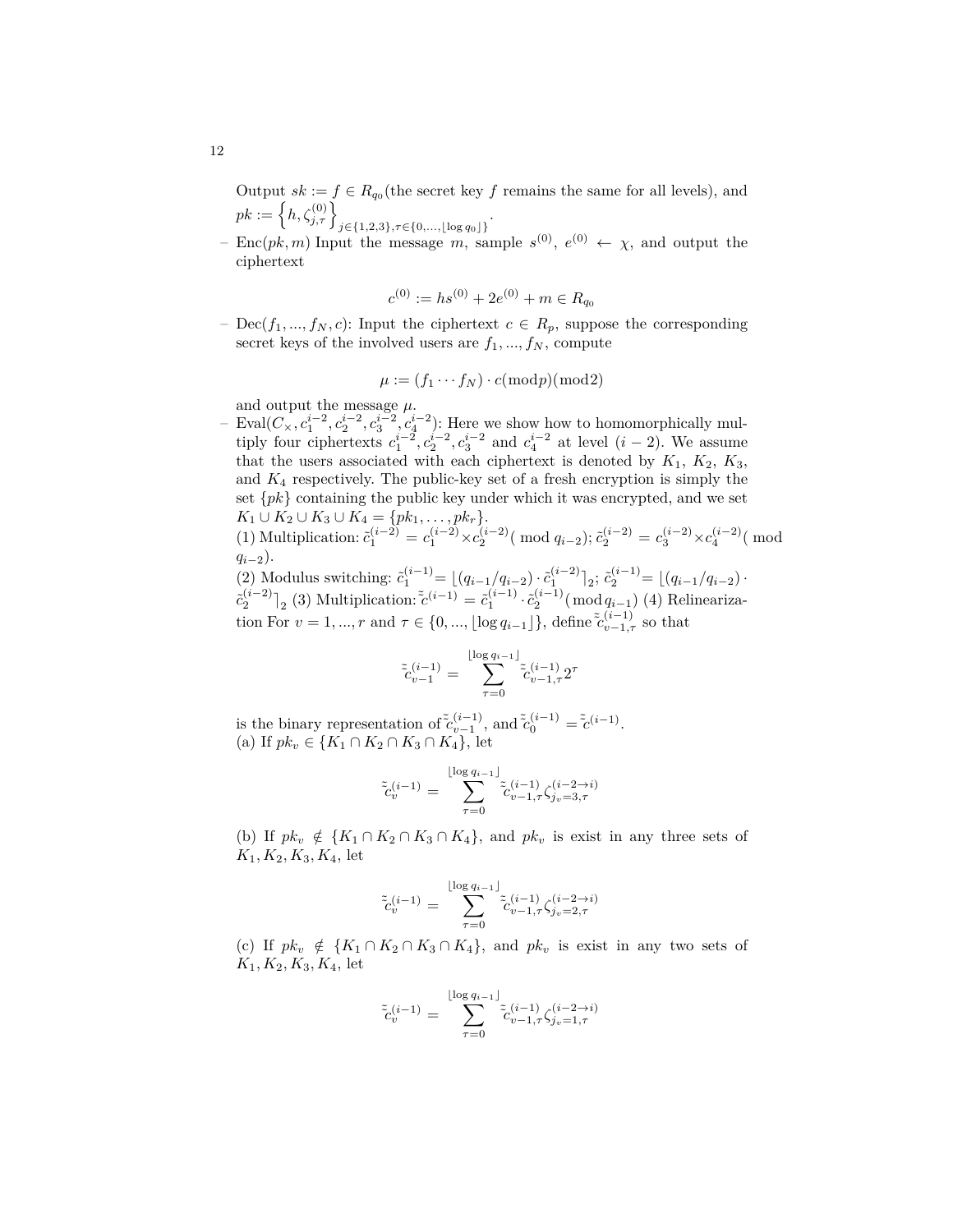Finally, we can get  $\tilde{c}^{(i-1)}_r$  iteratively.

(5) Modulus switching:  $\tilde{c}^{(i)} = \lfloor (q_i/q_{i-1}) \cdot \tilde{c}_r^{(i-1)} \rfloor_2$ , and output the result ciphertext  $\tilde{c}^{(i)}$ , whose corresponding secret key is  $f_1 \cdot f_2 \cdots f_r$ .

To see why relinearization works, see the proof below.

*Proof* : Suppose that the evaluation key of *v*-th user is  $\zeta_{j_v,\tau}^{(i-2\to i)} = hs_\tau +$  $2e_{\tau} + 2^{\tau}(f_v)^{j_v}$ , thus the corresponding secret key of  $\tilde{c}_{v-1}^{(i-1)}$  can be represented by  $f' \cdot (f_v)^{j_v+1}$ , where  $f'$  generally denotes the combination of other users' secret keys, and we show that the new secret key after 1-round relinearization by the evaluation key  $\zeta_{j_v,\tau}^{(i-2\to i)}$  is changed to  $f' \cdot f_v$ .

The new ciphertext  $\tilde{c}_v^{(i-1)} = \sum_{n=1}^{\lfloor \log q_{i-1} \rfloor}$  $\sum_{\tau=0}^{2n-1}$ <sup>*c*</sup><sub>*c*</sub><sup>*c*</sup><sub>*c*</sub><sub>*-*</sub><sub>1</sub>*,τ*</sub>  $\zeta_{j_v,\tau}$ *<sup><i>i*</sup>, and the decrypting process can be represented by:

$$
(f' \cdot f_v) \cdot \tilde{c}_v^{(i-1)} \n= (f' \cdot f_v) \sum_{\tau=0}^{\lfloor \log q_{i-1} \rfloor} \tilde{c}_{v-1,\tau}^{(i-1)} \zeta_{j_v,\tau}^{(i-2\to i)} \pmod{q_{i-1}} \n= f' \cdot \sum_{\tau=0}^{\lfloor \log q_{i-1} \rfloor} \tilde{c}_{v-1,\tau}^{(i-1)} (2E_{\zeta} + 2^{\tau} (f_v)^{j_v+1}) \n= 2f' \sum_{\tau=0}^{\lfloor \log q_{i-1} \rfloor} \tilde{c}_{v-1,\tau}^{(i-1)} E_{\zeta} + f' \cdot (f_v)^{j_v+1} \sum_{\tau=0}^{\lfloor \log q_{i-1} \rfloor} \tilde{c}_{v-1,\tau}^{(i-1)} 2^{\tau} \n= 2f' \sum_{\tau=0}^{\lfloor \log q_{i-1} \rfloor} \tilde{c}_{v-1,\tau}^{(i-1)} E_{\zeta} + \tilde{c}_v^{(i-1)} \left( f' \cdot (f_v)^{j_v+1} \right) \pmod{q_{i-1}} \n= 2f' \sum_{\tau=0}^{\lfloor \log q_{i-1} \rfloor} \tilde{c}_{v-1,\tau}^{(i-1)} E_{\zeta} + \left( \tilde{z} E_{v-1}^{(i-1)} + f' \cdot (f_v)^{j_v+1} \cdot C(m_1, ..., m_r) \right) \pmod{q_{i-1}} \n= \tilde{z} E'_{v-1}^{(i-1)} + f' \cdot (f_v)^{j_v+1} \cdot C(m_1, ..., m_r) \pmod{q_{i-1}} \n= C(m_1, ..., m_r) \pmod{2}
$$

Finally we can get  $\tilde{c}_r^{(i-1)}$  iteratively whose secret key is  $\prod_{v=1}^r f_v$ .

The optimized multi-key FHE scheme in this section has the following advantages comparing to LTV12:

(1) Relinearization process are implemented after evaluating two levels circuit, which can reduce the computational complexity significantly.

(2) Only the evaluation keys whose corresponding users are existed in at least two ciphertexts are employed in relinearization process, which is efficient and important in real applications.

(3) An efficient two-round MPC can be constructed based on the multi-key FHE scheme in this section.

# **4 Two-round multiparty computation**

MKFHE schemes can be used to construct secure MPC protocols. When executing a MPC protocol, each user involved in homomorphic evaluations is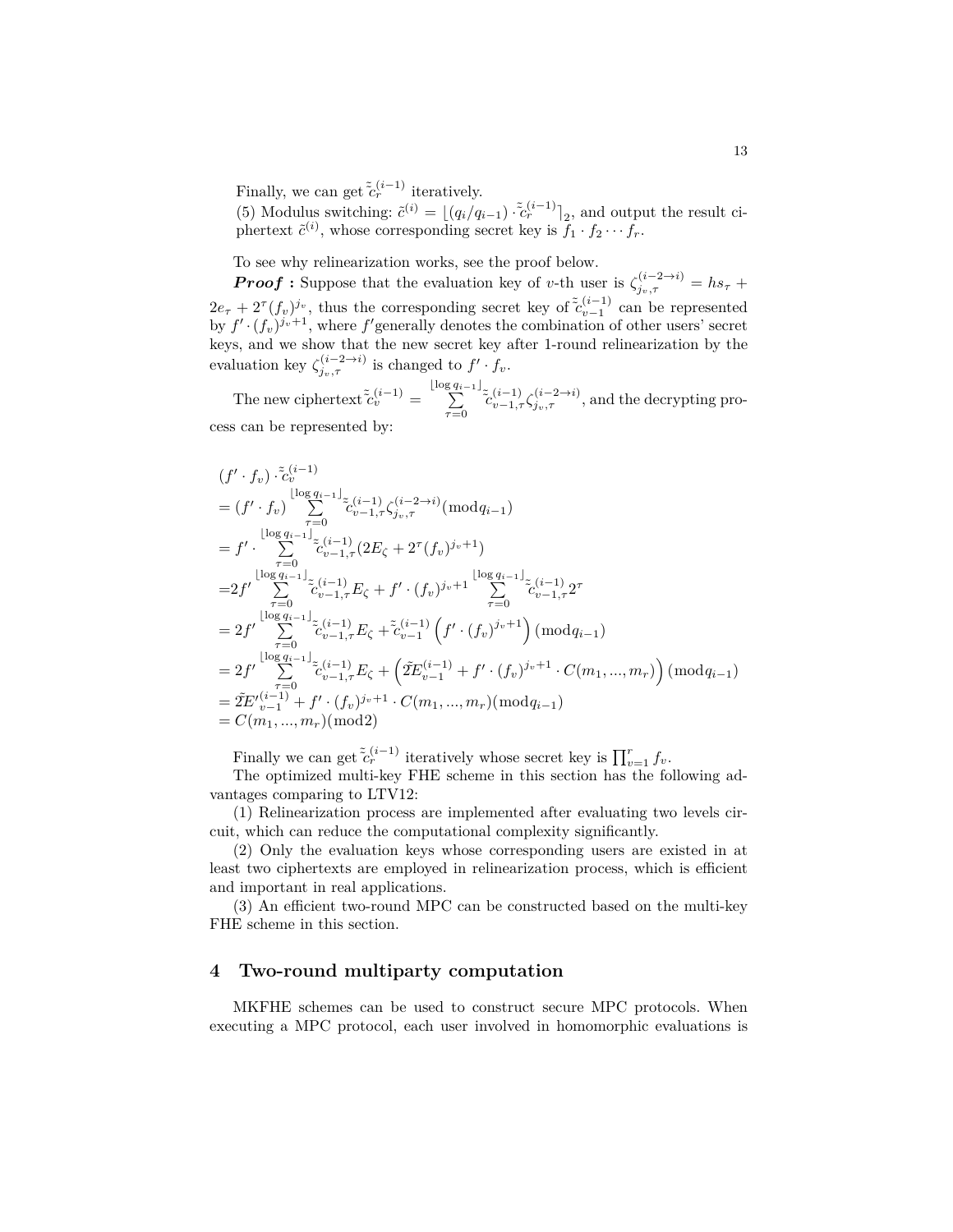usually required to decrypt in sequence, which may cause complicated decryption process and inevitable interaction between users. However, in many actual scenarios, we do not want too much interaction, and prefer the final decryption process is completed by each user independently. That is to say, distributed decryption, in most cases, is the preferred decryption method in real life.

#### **4.1 Construction**

In this paper, according to the particularity of ciphertext form in NTRUbased leveled FHE scheme, we construct a distributed decryption process which can be implemented by the involved users independently. In our construction, each user will firstly receive the result evaluated ciphertext from the cloud server, and compute the ciphertext with his (her) own secret key to obtain an "intermediate ciphertext". Secondly, all the "intermediate ciphertext" will be sent to the user or organization who requires the evaluated results for decryption.

The whole process is relatively simple and intuitive, and we give a formalized explanation below to demonstrate the feasibility of constructing the distributed decryption by the NTRU-type FHE scheme.

Suppose that the result ciphertext after homomorphically evaluating the circuit *C* is denoted by  $c \in R_{q_L}$ , the user set involved in  $c$  is  $S = \{i_1, ..., i_N\}$ , their corresponding secret keys  $sk_{i_j} = f_{i_j}$ , and the corresponding message is  $m_{i_j}$ ,  $j \in [N]$ . Then it holds that

$$
(\prod\nolimits_{j=1}^N f_{i_j}) \cdot c = 2 E_{error} + C(m_{i_1},...,m_{i_N}) (\bmod q_L)
$$

Step 1. After the cloud return the result ciphertext  $c \in R_{q_{t-1}}$  to involved users, each user firstly semi-decrypt the ciphertext using his own secret key and get a semi-ciphertext  $c'_{i_j} = f_{i_j} \cdot c$ . As the corresponding secret key of *c* is  $\prod_{j=1}^{N} f_{i_j}$ ,  $c'_{i_j}$  doesn't reveal any information of users' messages.

Step 2. After all the users return the semi-ciphertexts  $c'_{i_j}$  to the user or organization who are going to decrypt, the user or organization firstly compute  $c^{-(N-1)} \in R_{q_{t-1}}$ , and then compute

$$
c^{-(N-1)} \cdot \prod_{j=1}^{N} c'_{i_j} = c^{-(N-1)} \cdot \prod_{j=1}^{N} (f_{i_j} \cdot c)
$$
  
=  $c^{-(N-1)} \cdot c^{N-1} \cdot (\prod_{j=1}^{N} f_{i_j}) \cdot c$   
=  $(\prod_{j=1}^{N} f_{i_j}) \cdot c (\text{mod} q_L)(\text{mod} 2)$   
=  $2E_{error} + C(m_{i_1}, ..., m_{i_N}) \prod_{j=1}^{N} c'_{i_j} (\text{mod} 2)$   
=  $C(m_{i_1}, ..., m_{i_N})$ 

Note that the modulus switching process is needed to reduce the noise at the final process of step 2 to ensure correct decryption.

#### **4.2 Applications in secure genomic diagnoses**

Here we present an application of MKFHE for secure genomic diagnoses without revealing patient genomes, which is an optimized vision of [25].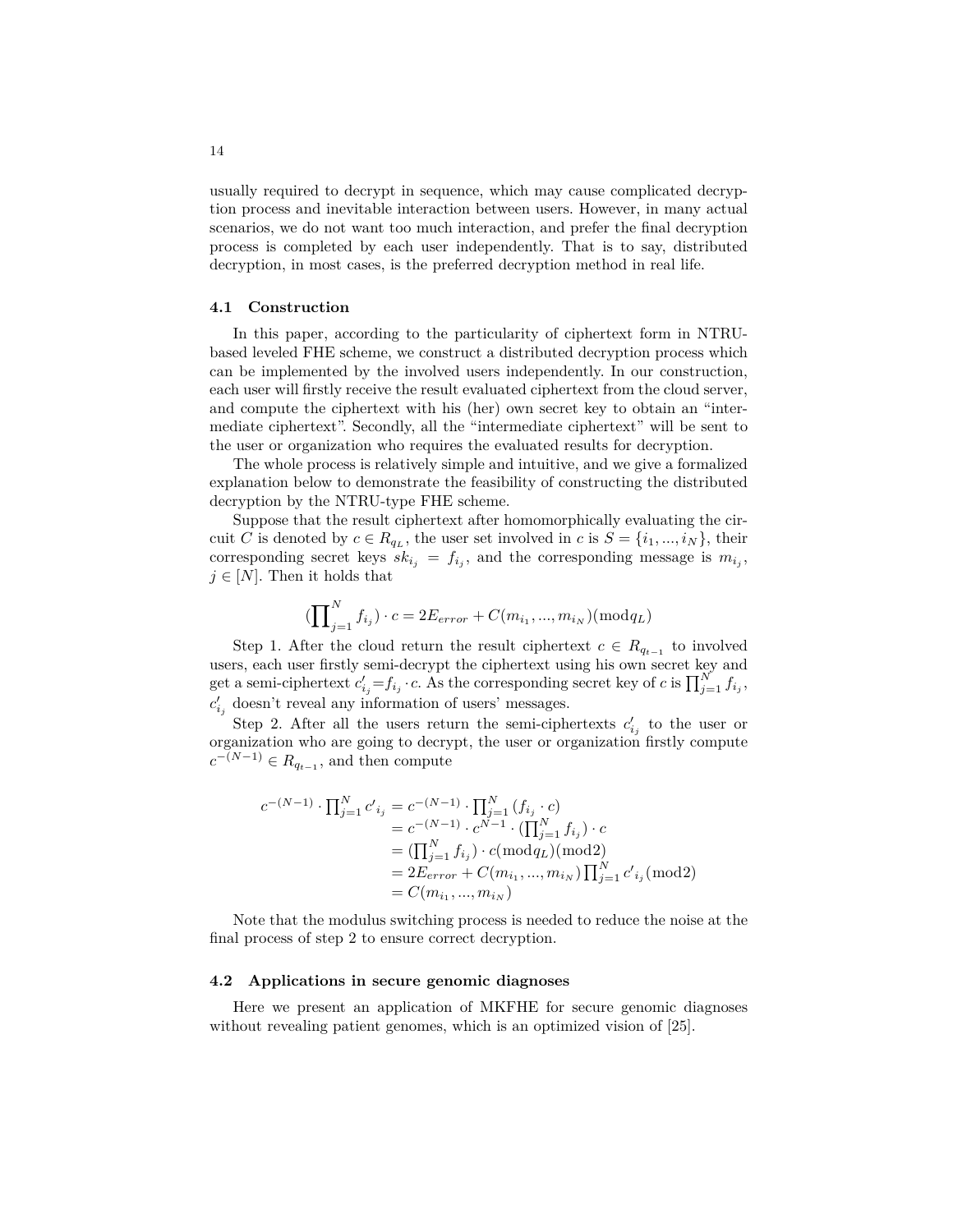Genes are codes that direct human activity, thousands of monogenic diseases have been diagnosed to be caused by "malignant" mutations in certain genes. In the diagnosis of such diseases, it is necessary to find the exact location where these genetic variants occur, and this often requires comparison between the genes of patients and healthy people. However, genetic data is individual's privacy, genome sharing enables discrimination [25], and even causes crime once genome information is leaked or stolen by malicious and illegal person or organization. How to analyze the patient's genetic data while protecting the privacy of genetic data is a problem worth considering in the current cloud environment.

In [25], Jagadeesh K A et al. apply a cryptographic method called Yao's protocol to perform the desired computation without revealing any participant's input, and introduce a "two-cloud" model to extend the protocol to N parties. However, they need to assume there are two non-colluding cloud servers that facilitate the protocol execution, which is weak in real cloud and is vulnerable to collusion attacks.

MKFHE can effectively solve the problem of colluding cloud, because the cloud can only access and compute the ciphertext of the patient's genetic data. The process is as follows:

Step1. The medical institution performs gene sequencing on the patients, after that, each individual will get a variant vector of all possible rare missense and nonsense variants in the human genome, and privately denote "1" or "0" to indicate whether they have the specific mutation or not respectively, so that each individual will get a bit string.

Step2. All patients encrypt their genome bits by MKFHE scheme and upload them to the cloud.

Step3. The research institution upload the homomorphic evaluating function of genome data to the cloud.

Step4. The cloud perform the homomorphic evaluating function on the encrypted genome data and return the result ciphertext to the patients.

Step5. The result ciphertext is jointly decrypted by all patients and return the result to the research institution.

#### **5 Experimental results**

In this section, we compare the efficiency of our single key holomorphic encryption scheme and DHS16. The results are presented in table 2.

Experimental results show that when we use two layers as a block, the speed of the 36-level homomorphic multiplication is 1.9 times that of the DHS scheme. When we use three layers as a block, the speed of the 36-level homomorphic multiplication is 2.4 times that of the DHS scheme. Therefore, our scheme can run the homomorphic circuit more efficiently.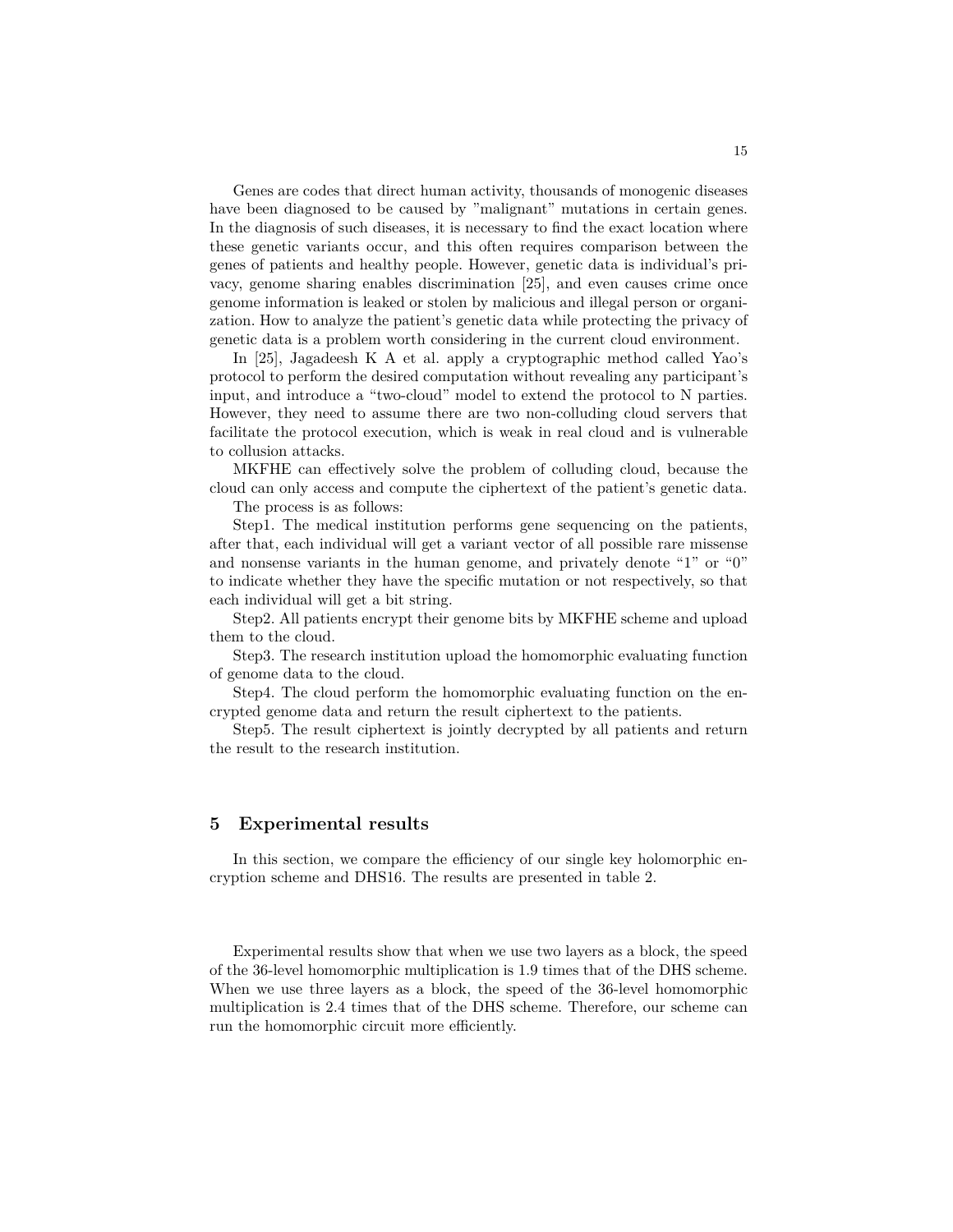

Fig. 1. The flowchart of the secure genomic diagnoses

|            | Level(s)                   |                  | Total Time for | Average time for                        |
|------------|----------------------------|------------------|----------------|-----------------------------------------|
| Scheme     | for one                    | Number of levels | evaluating     | evaluating                              |
|            | $ \text{relinearization} $ |                  |                | multiplication gate multiplication gate |
| DHS16      |                            | 36               | 168084         | 4669                                    |
| Our scheme |                            | 36               | 86832          | 2412                                    |
|            |                            | 36               | 68400          | 1900                                    |

**Table 2.** The comparison of homomorphic multiplication between DHS16 and our scheme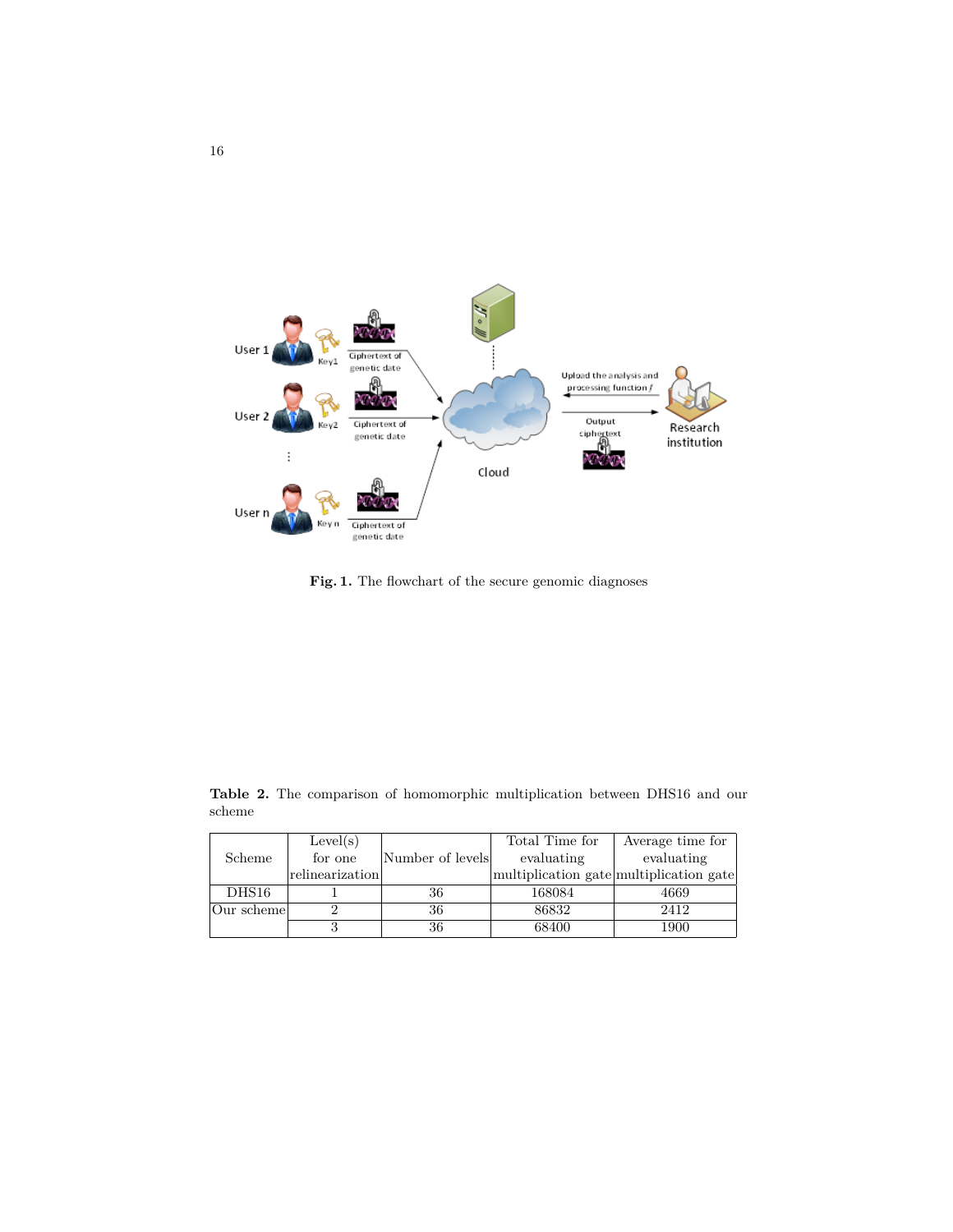# **6 Conclutions**

In this paper, we propose an efficient leveled MKFHE scheme, which improves the efficiency of homomorphic evaluations, and constructs a two-round multiparty computation (MPC) protocol based on this. We reduce the number of relinearization operations in homomorphic evaluations process by separating the homomorphic multiplication and relinearization techniques. We construct a distributed decryption process which can be implemented independently for all participating users, and avoid the interaction between users in the decryption process. Based on this, a two-round MPC protocol is proposed.

# **References**

- [1] T. Ristenpart, E. Tromer, H. Shacham, and S. Savage. Hey, you, get off of my cloud: exploring information leakage in third-party compute clouds. In ACM Conference on Computer and Communications Security, pages 199-212, 2009
- [2] Rivest R., Adleman L., Dertouzos M.: On Data Banks and Privacy Homomorphisms, pp. 169–177. Academic Press, New York (1978)
- [3] Craig Gentry. Fully homomorphic encryption using ideal lattices. In STOC, volume 9, pages 169-178, 2009.
- [4] Dijk M V, Gentry C, Halevi S, et al. Fully homomorphic encryption over the integers, International Conference on Theory and Applications of Cryptographic Techniques. Springer-Verlag, 2010:24-43.
- [5] Zvika Brakerski and Vinod Vaikuntanathan. Efficient fully homomorphic encryption from (standard) LWE. Foundations of Computer Science Annual Symposium on, 2011(2):97-106, 2011.
- [6] Zvika Brakerski and Vinod Vaikuntanathan. Fully homomorphic encryption from ring-lwe and security for key dependent messages. In Advances in Cryptology-CRYPTO 2011, pages 505-524. Springer, 2011.
- [7] Zvika Brakerski, Craig Gentry, and Vinod Vaikuntanathan. (leveled) fully homomorphic encryption without bootstrapping. In Proceedings of the 3rd Innovations in Theoretical Computer Science Conference, pages 309-325.ACM, 2012.
- [8] Craig Gentry, Amit Sahai, and Brent Waters. Homomorphic encryption from learning with errors: Conceptually-simpler, asymptotically-faster, attributebased. In Advances in Cryptology-CRYPTO 2013, pages 75-92. Springer, 2013.
- [9] Jacob Alperin-Sheriff and Chris Peikert. Faster bootstrapping with polynomial error. In Advances in Cryptology-CRYPTO 2014, pages 297-314. Springer, 2014.
- [10] Adriana L´opez-Alt, Eran Tromer, and Vinod Vaikuntanathan. On-the-fly multiparty computation on the cloud via multikey fully homomorphic encryption. In Proceedings of the forty-fourth annual ACM symposium on Theory of computing, pages 1219-1234. ACM, 2012.